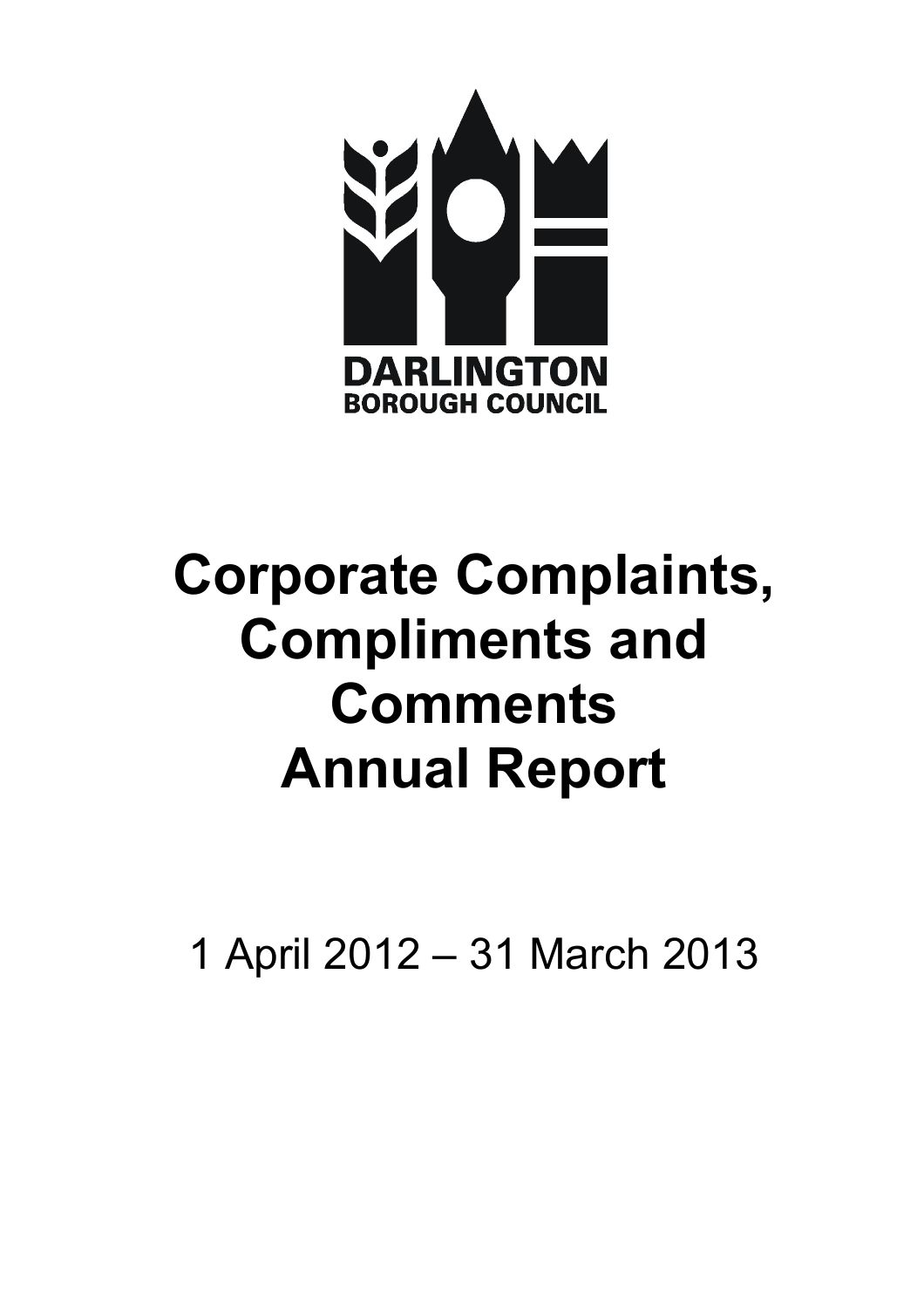# **Contents**

| Corporate Complaints, Compliments and Comments Procedure 3       |  |
|------------------------------------------------------------------|--|
|                                                                  |  |
|                                                                  |  |
|                                                                  |  |
|                                                                  |  |
|                                                                  |  |
| <b>Performance against the Corporate Complaints, Compliments</b> |  |
|                                                                  |  |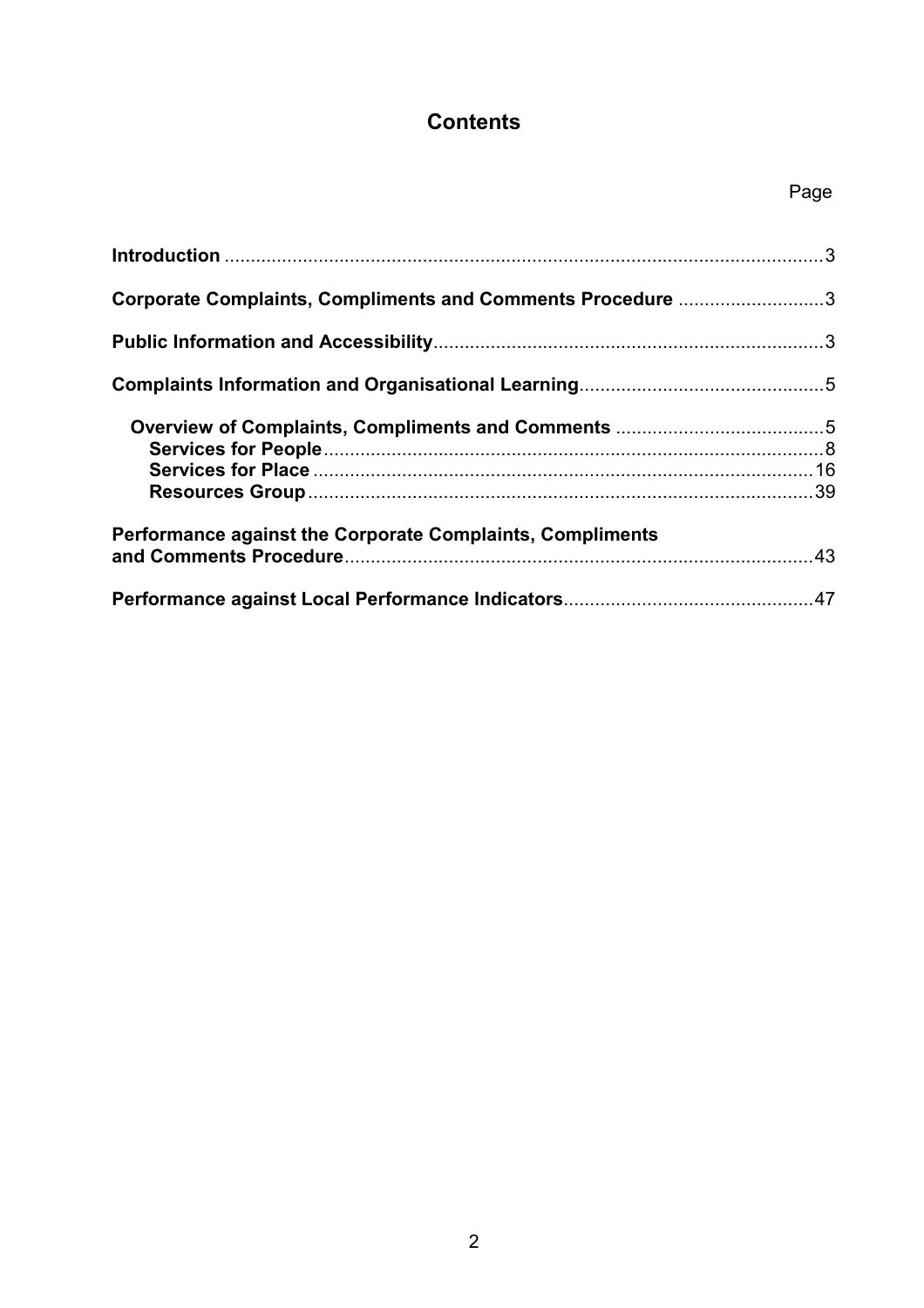# <span id="page-2-0"></span>Introduction

 This report provides an analysis of the complaints, compliments and comments received by the Council during 2012/13 under the Corporate Complaints, Compliments and Comments Procedure (the procedure). The purpose of the report is to identify topics and trends in relation to complaints; identify areas of organisational learning that have taken place over the past year as a result of the complaints received and make further recommendations based on trend data to improve services. The report also highlights those areas of good practice within the Council and seeks to identify topics and trends in relation to comments made by members of the public so that the Council can also take action where appropriate to improve services.

 In addition to the statistical information presented in this report it is important to recognise the work of the Complaints and Information Governance (CIG) Team that underpins this in terms of promoting an organisational culture in which complaints are recognised, accepted, owned and resolved as efficiently and as close to the point of service delivery as possible. The development of an organisational culture in which complaints are viewed as a positive means of engagement has enabled the Council to deliver high levels of customer satisfaction with complaints handling. It will also enable the Council to continue to collect accurate information on complaints in order to identify topics and trends and improve services accordingly.

# Corporate Complaints, Compliments and Comments Procedure

 The procedure sets out how the Council will deal with all complaints, compliments and comments received with the exception of those received in relation to adult and children's social care services, social housing, public health and Members which will be dealt with under separate procedures.

 The procedure has two stages. Stage 1 is a local resolution stage where we try to resolve those complaints that cannot be resolved immediately as part of our day to day business. Stage 1 complaints are dealt with locally, that is within the service being complained about. We aim to resolve the majority of complaints at Stage 1 of the procedure.

 Stage 2 is a formal investigation stage where complaints will usually be investigated by the Complaints and Information Governance Manager or another officer independent of the service being complained about.

 If the complainant remains dissatisfied following a Stage 2 investigation they may refer the matter to the Local Government Ombudsman.

# Public Information and Accessibility

 We are committed to making sure that everyone has equal access to all our services. To help make sure the Council's complaints procedures are easily accessible we have produced two leaflets (one for children and young people and one for adults) covering all Council services to reflect the single point of access for complainants within the Council. The leaflets are available in all Council buildings. They have been written in line with the Plain English Campaign standards. The title is written in the most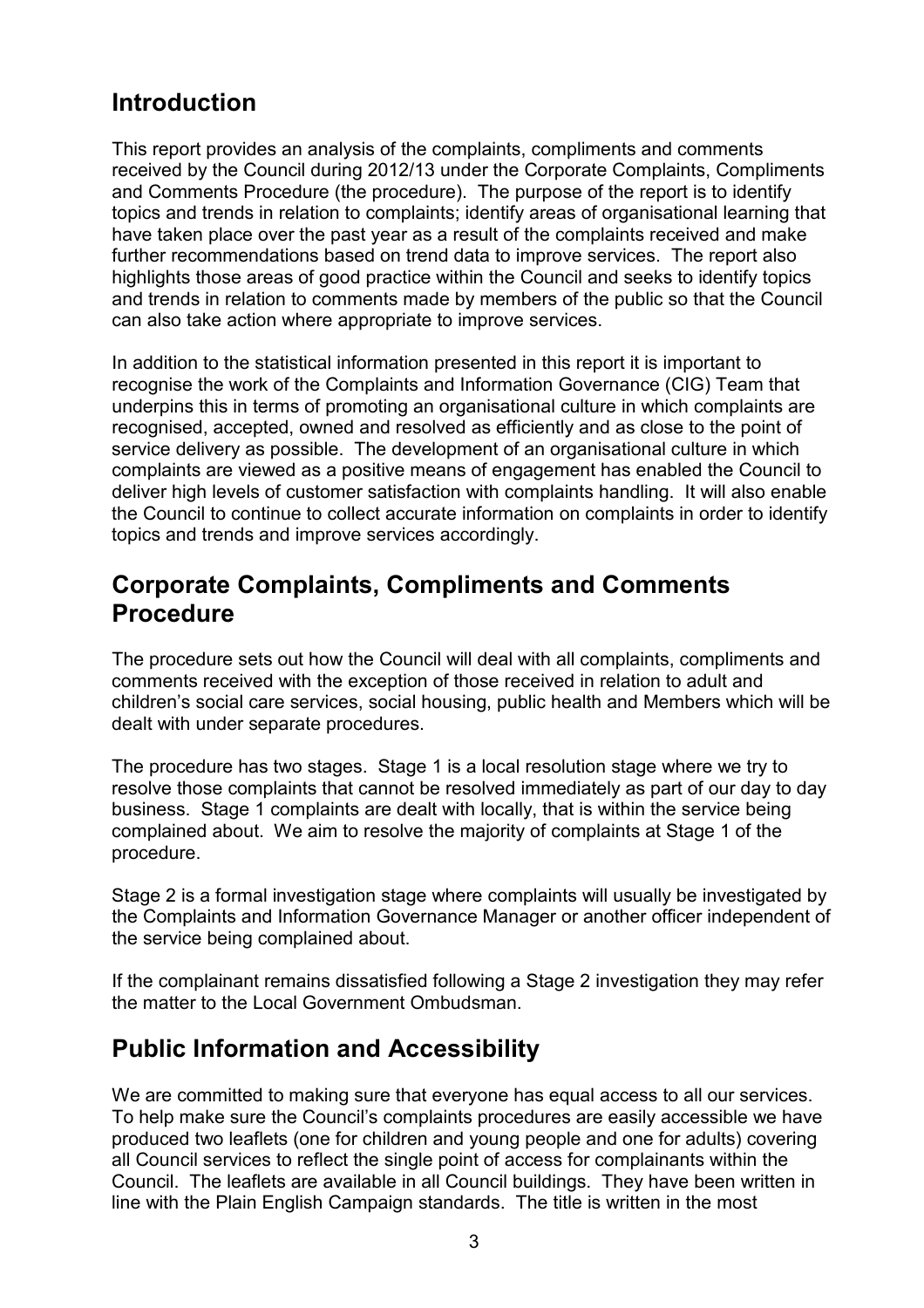commonly used community languages and it contains details on how to access the information in other formats, for example, large print, audio and Braille.

 Information is available on the Council's website which contains an electronic form people can use to make a complaint, pay someone a compliment or pass comment on Council services. People may make a complaint in any format they wish. This can be in writing, email, via the web, over the phone, in person or by any other reasonable means.

 The Complaints and Information Governance Manager can arrange advocates and interpreters (including British Sign Language interpreters) where appropriate.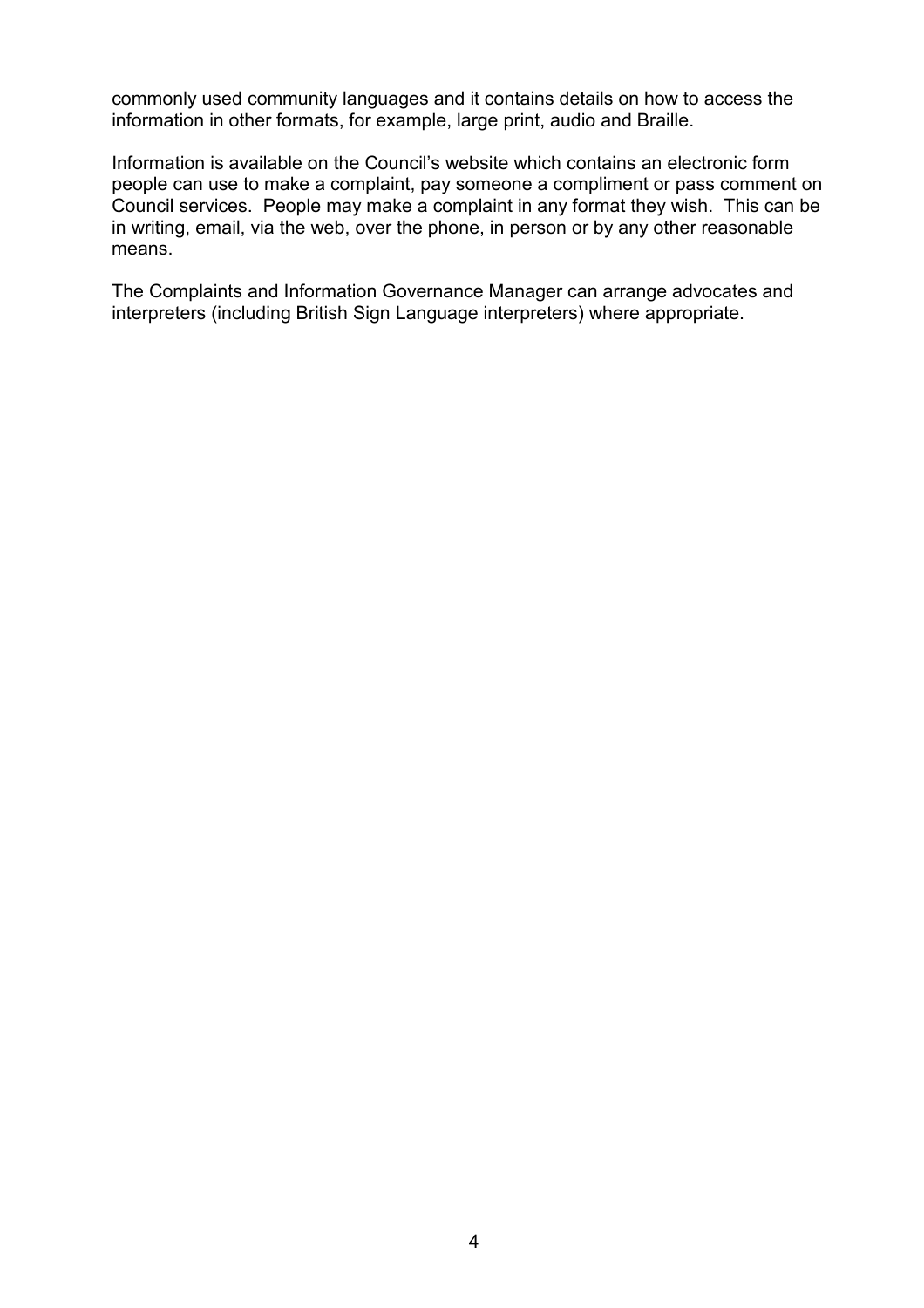# <span id="page-4-0"></span>Complaints Information and Organisational Learning

# Overview of Complaints, Compliments and Comments

 Between 1 April 2012 and 31 March 2013 the Council received a total of 836 representations under the procedure, a decrease from 895 in 2011/12. The Council received 383 complaints, a decrease from 429 complaints in 2011/12. While there was a decrease in the number of complaints received compared to the previous year the Council still received more complaints that it did in 2010/11 (330). 376 complaints were initially dealt with at Stage 1 of the procedure while seven were initially dealt with at Stage 2. Fifty one stage 1 complaints were escalated to Stage 2 following a Stage 1 investigation. In total 58 complaints were investigated at Stage 2, a slight decrease from 60 in 2011/12 which coincides with the overall reduction in the number of complaints received. The Council also received 199 compliments, a reduction from 267 in 2011/12 and 254 comments, an increase from 199 received in 2011/12. The increase in comments received is as a result of people's dissatisfaction with changes to Council policy in light of the current financial challenges faced by the Council.



## Total Complaints, Compliments and Comments

 A breakdown of the total number of complaints, compliments and comments received by each department is provided below.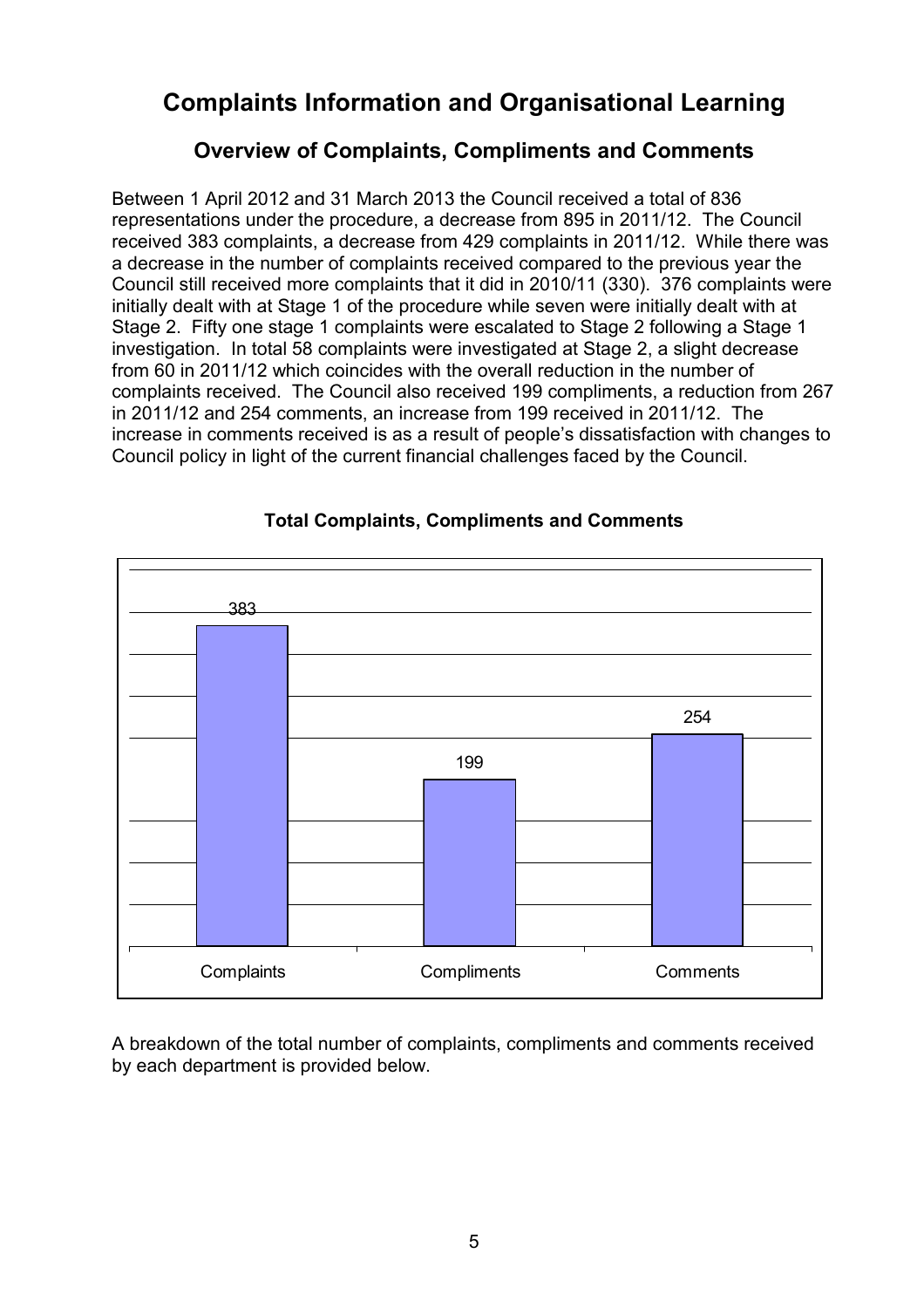#### Complaints by Department



- People = Services for People
- Place = Servcies for Place
- Resources = Resources Group

## Compliments by Department

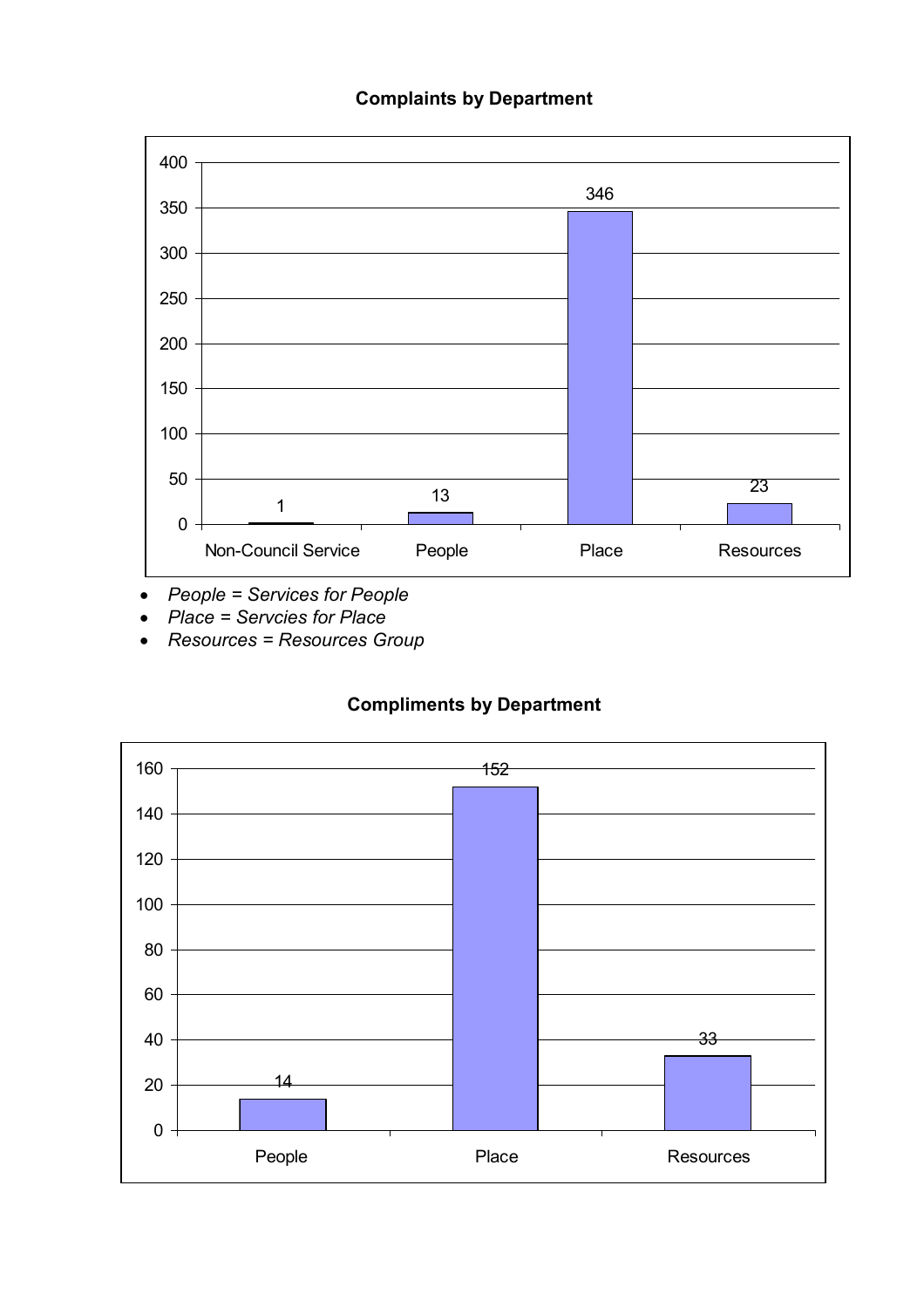#### **Comments by Department**

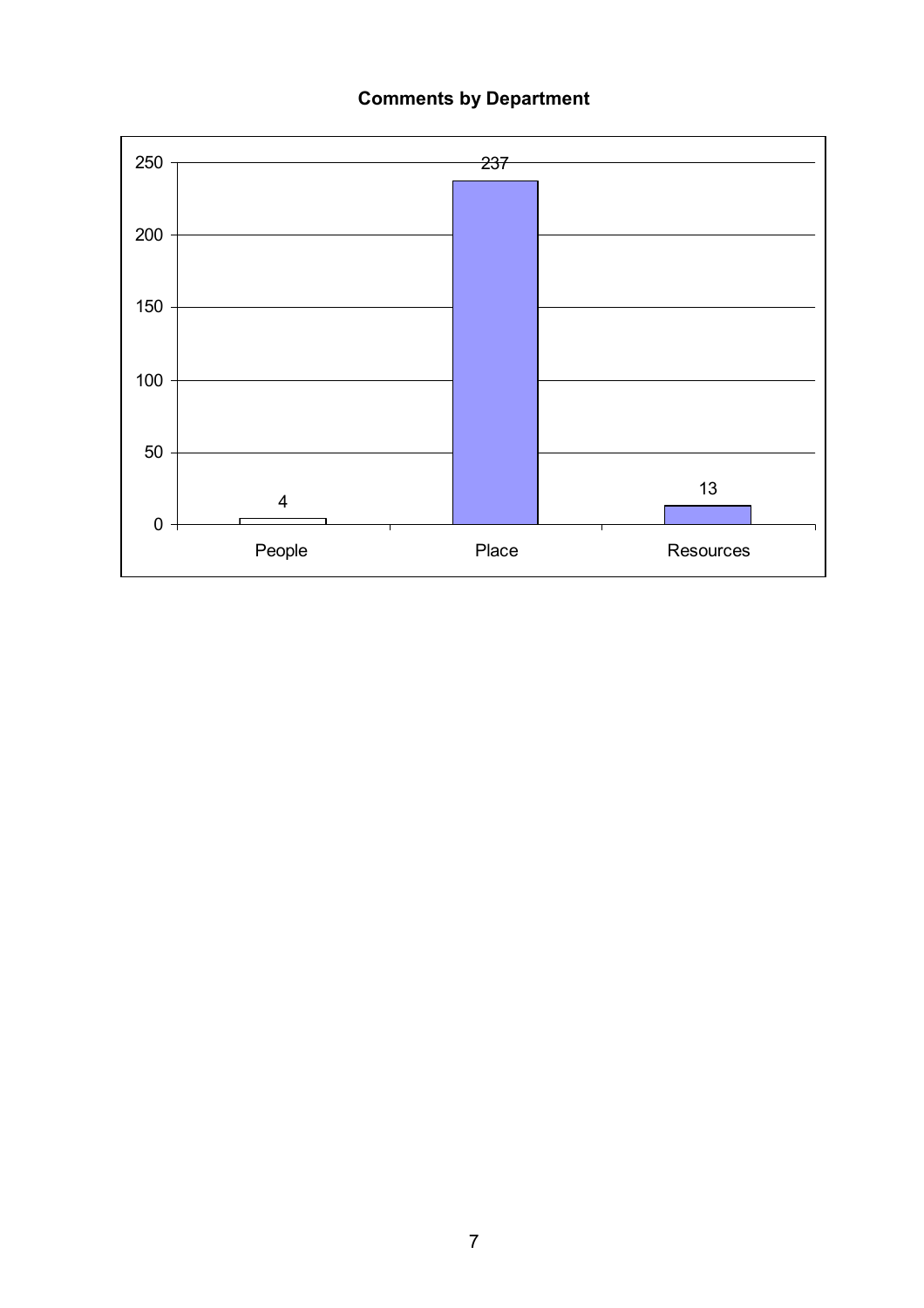# Complaints, Compliments and Comments by Department

# Services for People

# Complaints by Service Area/Team



**Overview** 

Adult Social Care

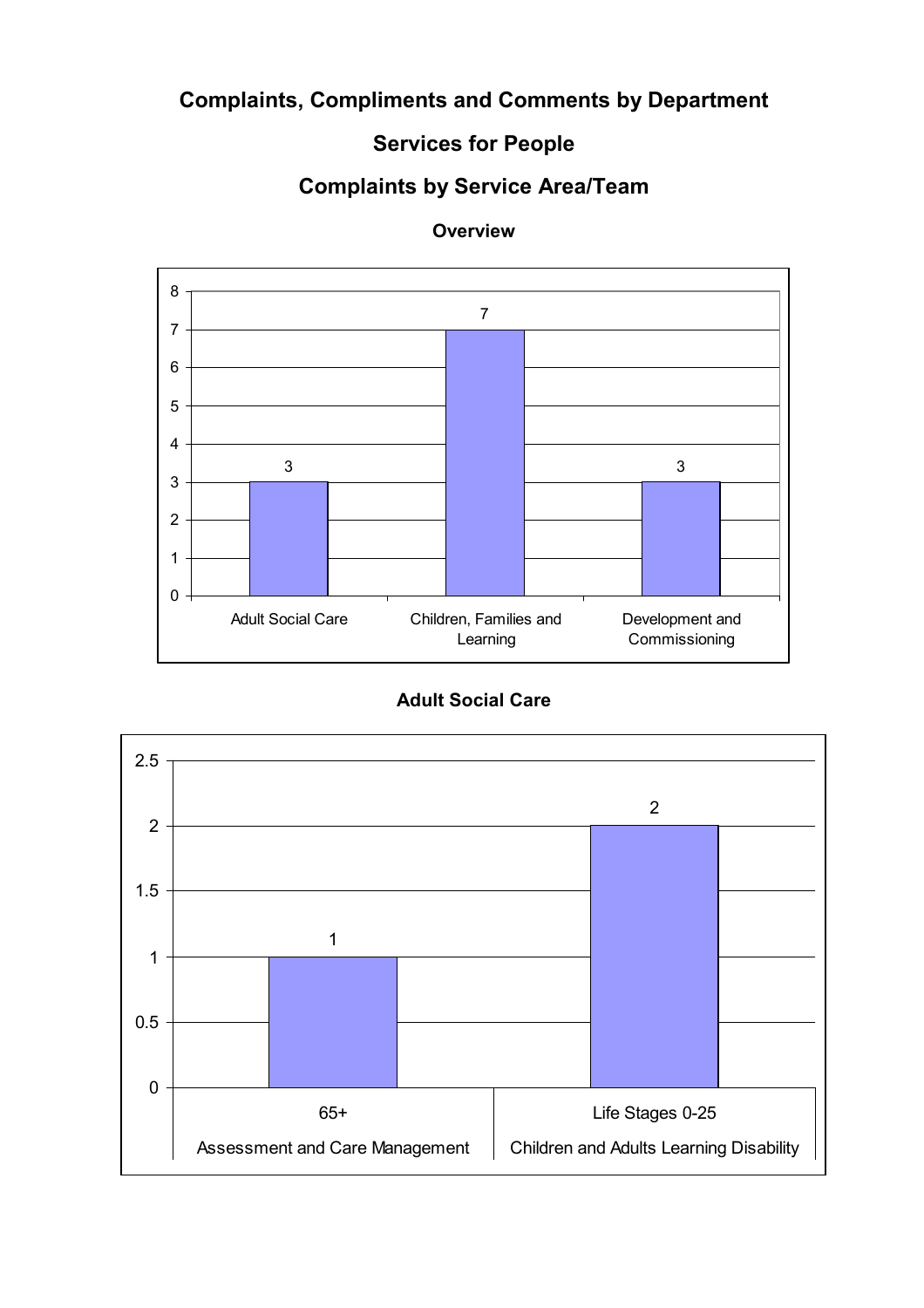



# Development and Commissioning

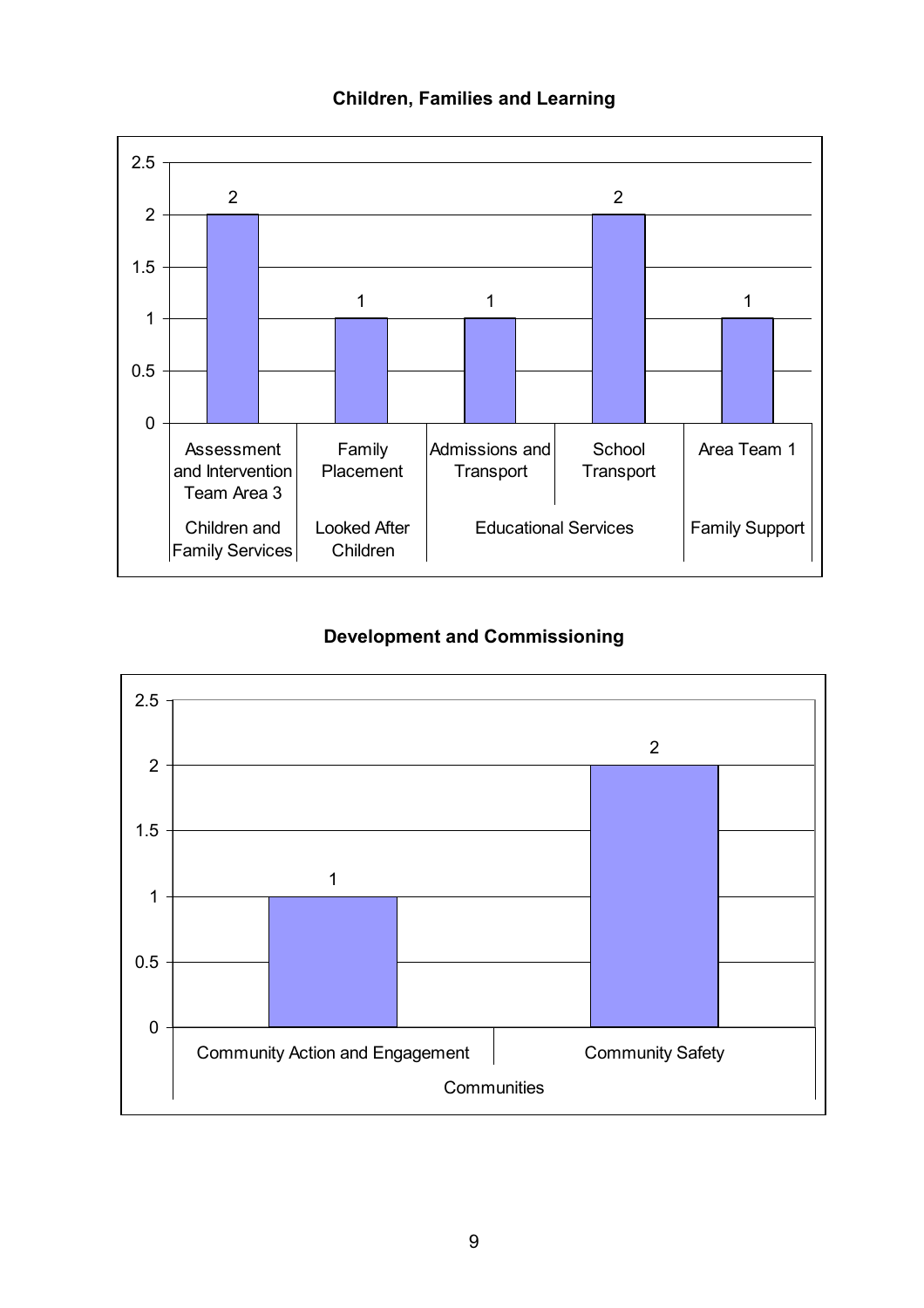## Complaints by Stage



above graph shows the number of Stage 1 and Stage 2 complaints received by for People during 2012/13. The above graph shows the number of Stage 1 and Stage 2 complaints received by Services for People during 2012/13.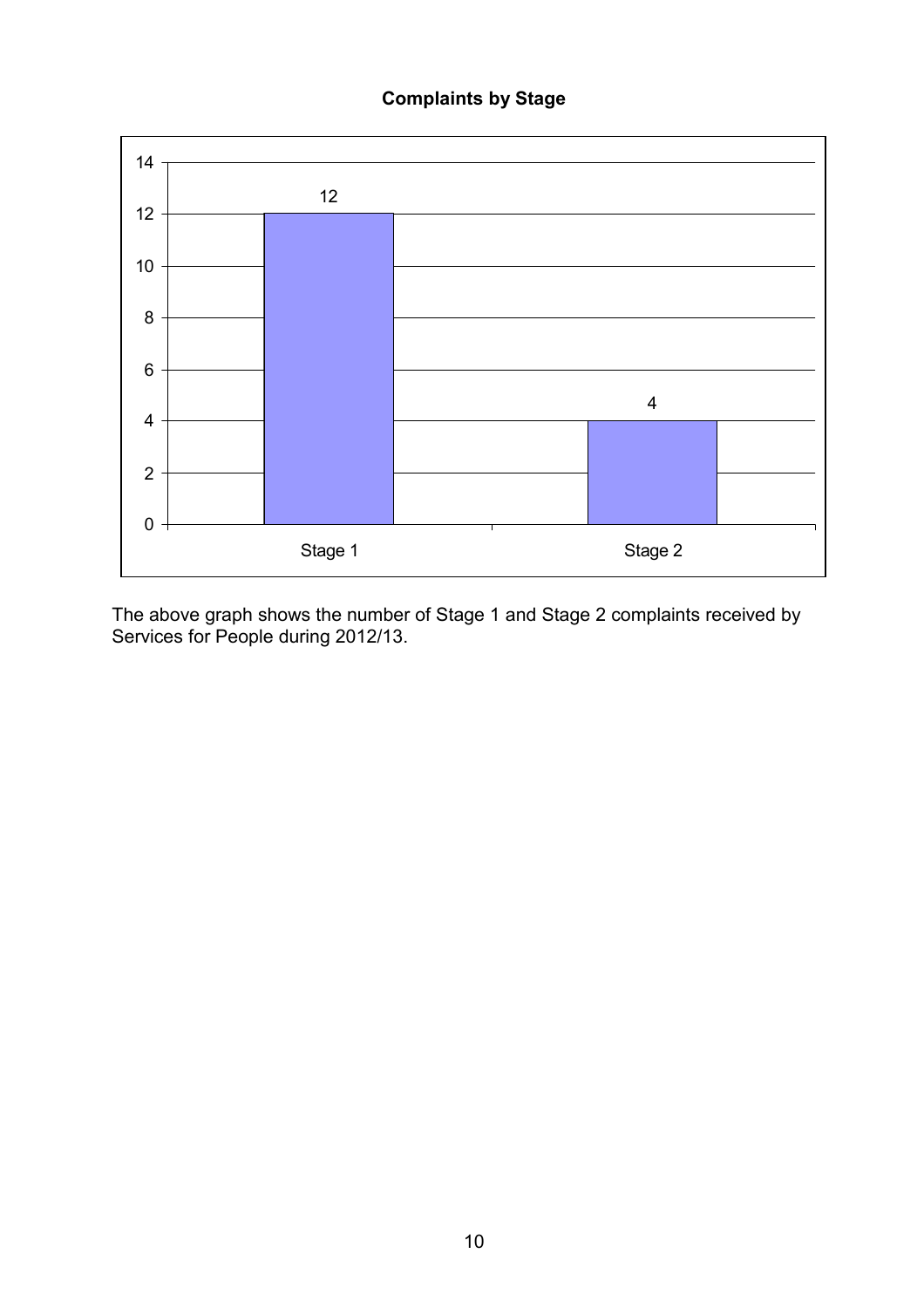# Compliments by Service Area/Team

**Overview** 



## Adult Social Care

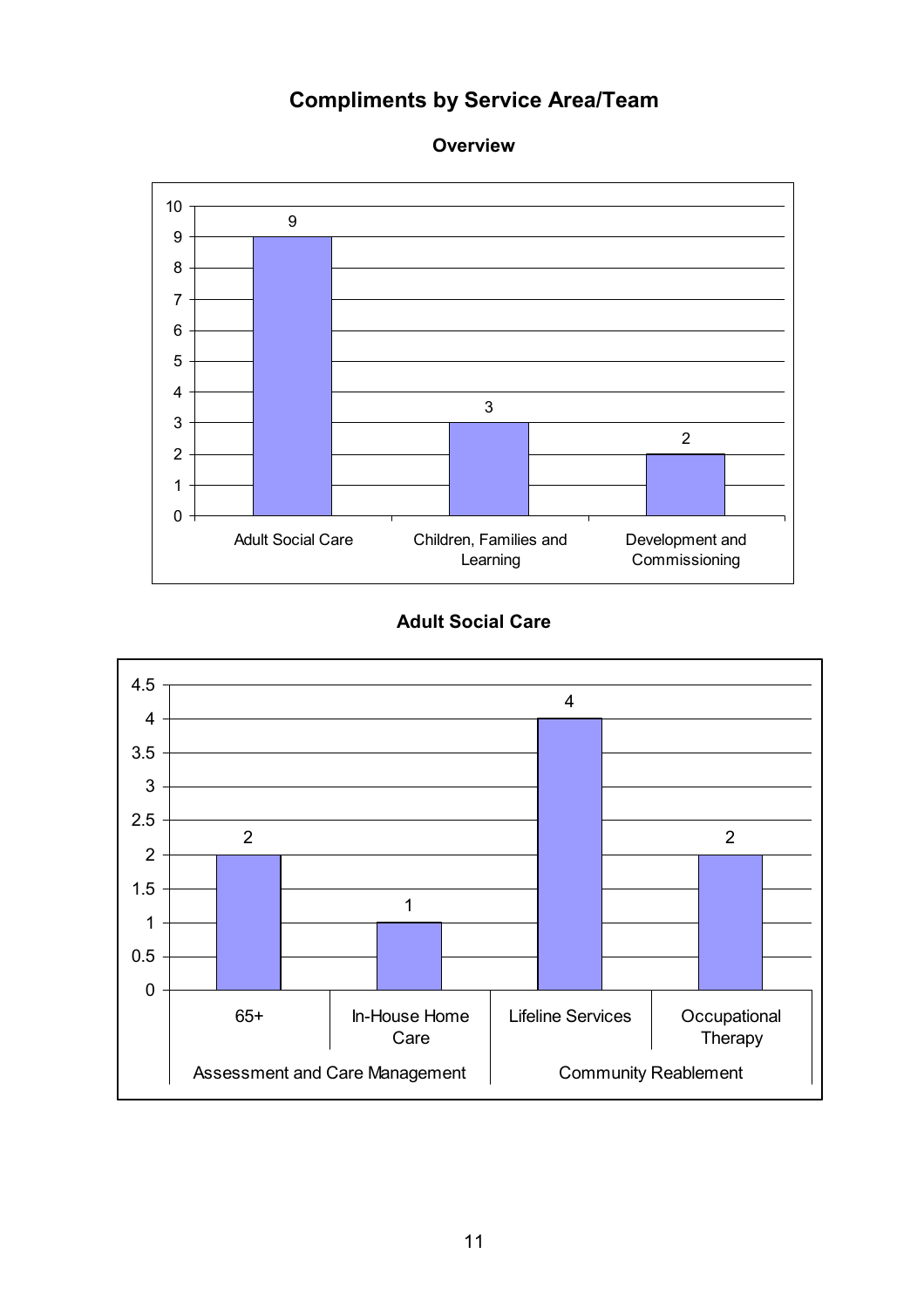Children, Families and Learning



# Development and Commissioning

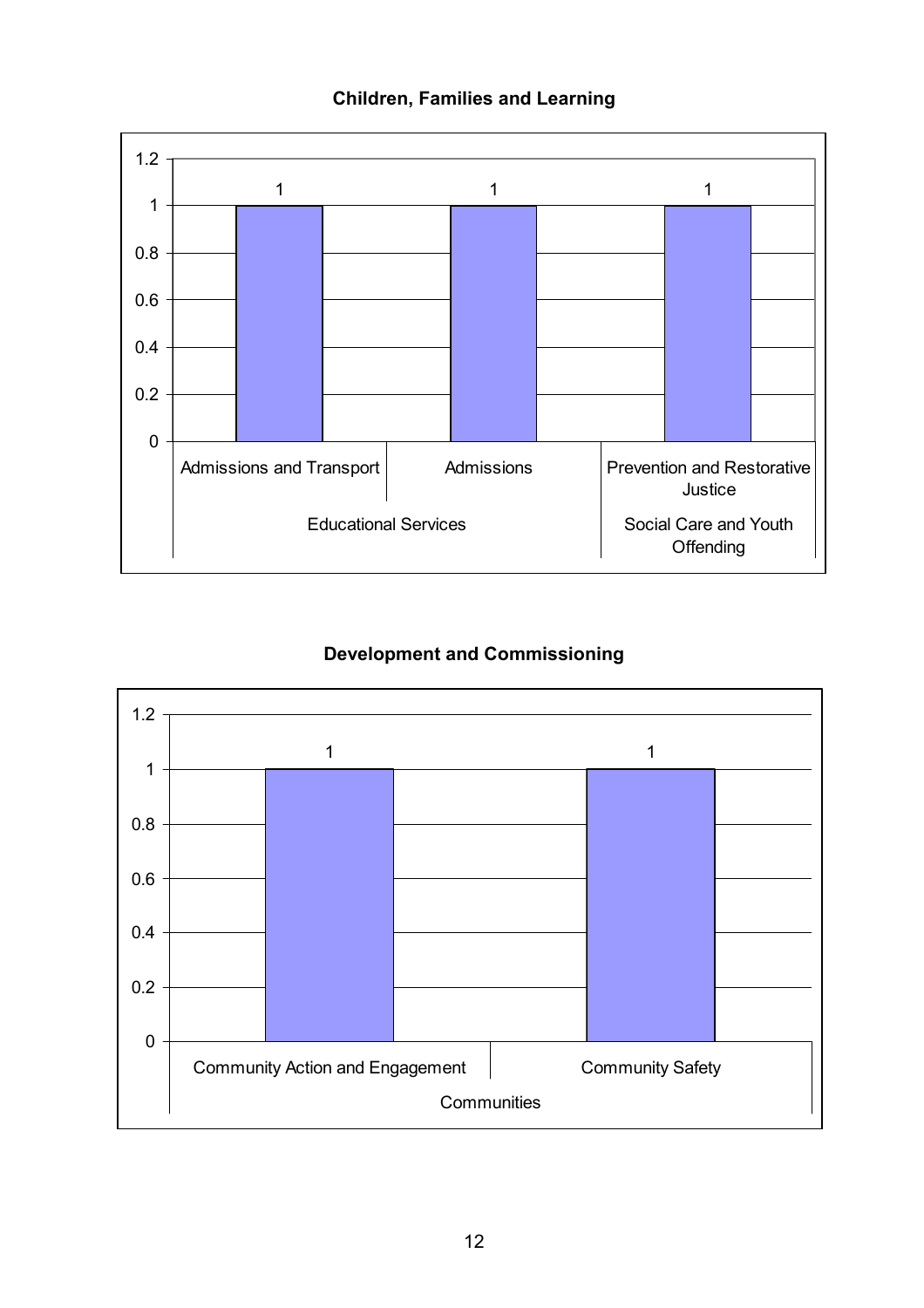# Comments by Service Area/Team



## **Overview**

# Children, Families and Learning

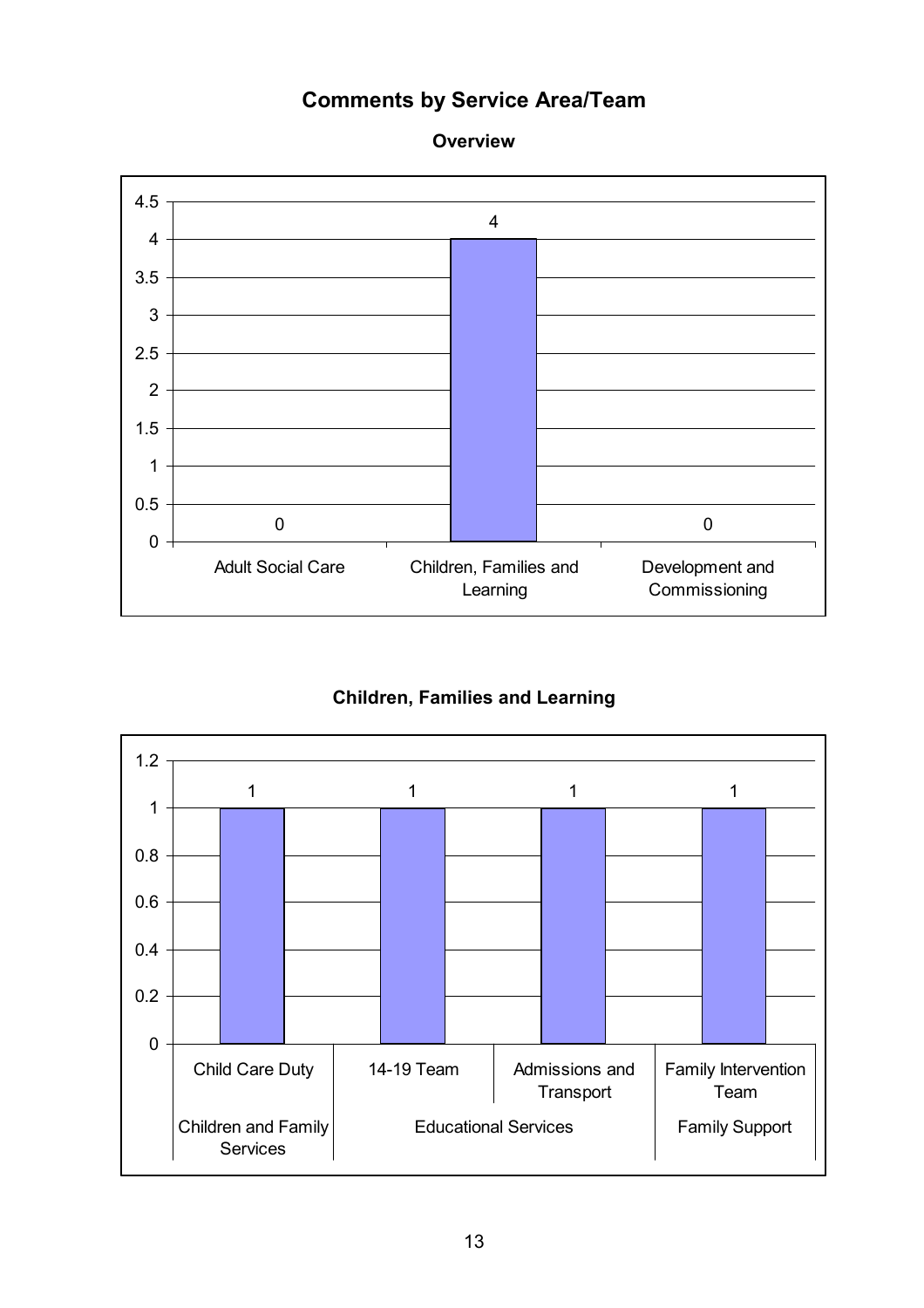# Complaints by Outcome

## Stage 1

| <b>Service Area/Team</b>                                                 | <b>Inconclusive</b> | Not<br>Upheld | Partially<br>Upheld | Upheld         | Withdrawn      | Total          |
|--------------------------------------------------------------------------|---------------------|---------------|---------------------|----------------|----------------|----------------|
| People                                                                   | 0                   | 0             | 0                   | 0              | 0              | 0              |
| <b>Adult Social Care</b>                                                 | 0                   | 0             | 0                   | 0              | 0              | 0              |
| Assessment and Care Management                                           | 0                   | 0             | 0                   | 0              | 0              | 0              |
| $65+$                                                                    | 0                   | 0             | 0                   | 1              | 0              | 1              |
| Total for 65+                                                            | 0                   | 0             | 0                   | 1              | 0              | 1              |
| <b>Total for Assessment and Care</b><br><b>Management</b>                | 0                   | 0             | 0                   | 1              | 0              | 1              |
| Children and Adults Learning Disability                                  | 0                   | 0             | 0                   | 0              | 0              | 0              |
| Life Stages 0-25                                                         | 0                   | 1             | 0                   | 0              | 0              | 1              |
| <b>Total for Life Stages 0-25</b>                                        | 0                   | 1             | 0                   | 0              | 0              | 1              |
| <b>Total for Children and Adults Learning</b><br><b>Disability</b>       | 0                   | 1             | 0                   | 0              | 0              | 1              |
| <b>Total for Adult Social Care</b>                                       | 0                   | 1             | 0                   | 1              | 0              | 2              |
| Children Families & Learning                                             | 0                   | 0             | 0                   | 0              | 0              | 0              |
| Children & Family Services                                               | 0                   | 0             | 0                   | 0              | 0              | 0              |
| Assessment and Intervention Teams                                        | 0                   | 0             | 0                   | 0              | 0              | 0              |
| Area 3                                                                   | 0                   | 0             | 0                   | 1              | 1              | 2              |
| <b>Total for Assessment and</b><br><b>Intervention Teams</b>             | 0                   | 0             | 0                   | 1              | 1              | $\overline{2}$ |
| <b>Children Looked After</b>                                             | 0                   | 0             | 0                   | 0              | 0              | 0              |
| <b>Family Placement</b>                                                  | 0                   | 1             | 0                   | 0              | 0              | 1              |
| <b>Total for Children Looked After</b>                                   | 0                   | 1             | 0                   | 0              | 0              | 1              |
| <b>Total for Children &amp; Family Services</b>                          | 0                   | 1             | 0                   | 1              | 1              | 3              |
| <b>Educational Services</b>                                              | 0                   | 0             | 0                   | 0              | 0              | 0              |
| <b>Placement &amp; Assets</b>                                            | 0                   | 0             | 0                   | 0              | 0              | 0              |
| Admissions & Transport                                                   | 0                   | 1             | 0                   | 0              | 0              | 1              |
| <b>Total for Placement &amp; Assets</b>                                  | 0                   | 1             | 0                   | 0              | 0              | 1              |
| School Place Planning, Assets & Transport                                | 0                   | 0             | 0                   | 0              | 0              | 0              |
| School Transport                                                         | 0                   | 0             | 2                   | 0              | 0              | 2              |
| <b>Total for School Place Planning,</b><br><b>Assets &amp; Transport</b> | 0                   | 0             | $\overline{2}$      | 0              | 0              | $\overline{2}$ |
| <b>Total for Educational Services</b>                                    | 0                   | 1             | $\overline{2}$      | 0              | 0              | 3              |
| Family Support                                                           | 0                   | 0             | 0                   | 0              | 0              | 0              |
| Area Team 1                                                              | 0                   | 0             | 0                   | 1              | 0              | 1              |
| <b>Total for Area Team 1</b>                                             | 0                   | 0             | 0                   | 1              | 0              | 1              |
| <b>Total for Family Support</b>                                          | 0                   | 0             | 0                   | 1              | 0              | 1              |
| <b>Total for Children Families &amp; Learning</b>                        | 0                   | 2             | $\overline{2}$      | $\overline{2}$ | 1              | 7              |
| Development & Commissioning                                              | 0                   | 0             | 0                   | 0              | 0              | 0              |
| Communities                                                              | 0                   | 0             | 0                   | 0              | 0              | 0              |
| Community Action and Engagement                                          | 0                   | 0             | 1                   | 0              | 0              | 1              |
| <b>Total for Community Action and</b><br><b>Engagement</b>               | 0                   | 0             | 1                   | 0              | 0              | 1              |
| <b>Community Safety</b>                                                  | 0                   | 0             | 1                   | 0              | 1              | 2              |
| <b>Total for Community Safety</b>                                        | 0                   | 0             | 1                   | 0              | 1              | 2              |
| <b>Total for Communities</b>                                             | 0                   | 0             | 2                   | 0              | 1              | 3              |
| <b>Total for Development &amp; Commissioning</b>                         | 0                   | 0             | $\mathbf{2}$        | 0              | 1              | 3              |
| <b>Total for People</b>                                                  | 0                   | 3             | 4                   | 3              | 2              | 12             |
| <b>Total</b>                                                             | 0                   | 3             | 4                   | 3              | $\overline{2}$ | 12             |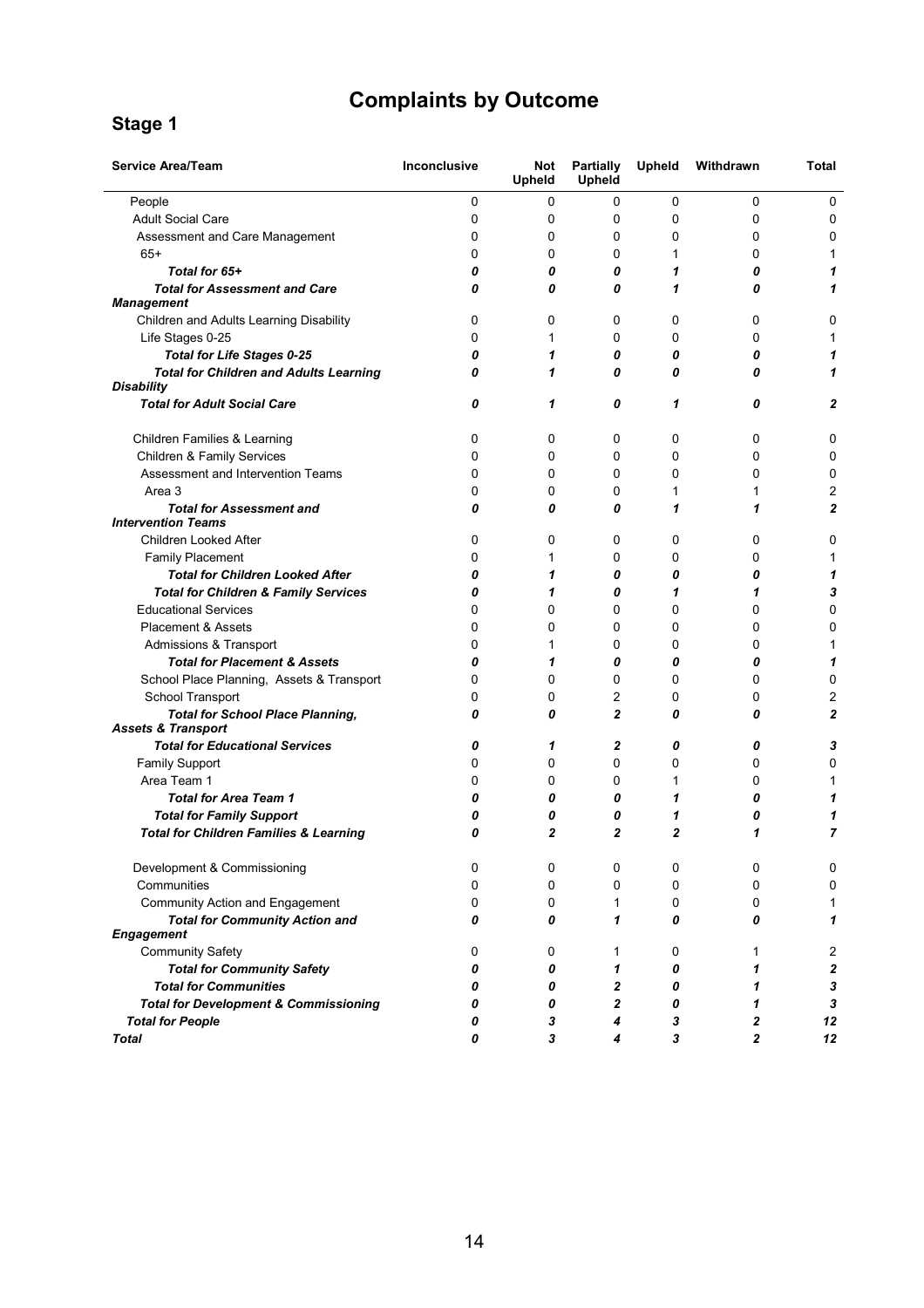# Stage 2

| <b>Service Area/Team</b>                                                 | Inconclusive | <b>Not Upheld</b> | Partially<br>Upheld | Upheld   | Withdrawn | <b>Total</b>   |
|--------------------------------------------------------------------------|--------------|-------------------|---------------------|----------|-----------|----------------|
| People                                                                   | 0            | $\Omega$          | 0                   | 0        | 0         | 0              |
| <b>Adult Social Care</b>                                                 | 0            | 0                 | 0                   | 0        | 0         | 0              |
| Children and Adults Learning<br>Disability                               | 0            | 0                 | 0                   | 0        | 0         | 0              |
| Life Stages 0-25                                                         | 0            |                   | 0                   | 0        | 0         | 1              |
| <b>Total for Life Stages 0-25</b>                                        | 0            | 1                 | Λ                   | 0        | 0         | 1              |
| <b>Total for Children and Adults</b><br><b>Learning Disability</b>       | 0            | 1                 | Λ                   | 0        | 0         | 1              |
| <b>Total for Adult Social Care</b>                                       | 0            | 1                 | 0                   | 0        | 0         | 1              |
| Children Families & Learning                                             | 0            | 0                 | 0                   | 0        | 0         | 0              |
| <b>Educational Services</b>                                              | 0            | 0                 | 0                   | 0        | 0         | 0              |
| <b>Placement &amp; Assets</b>                                            | 0            | 0                 | n                   | 0        | 0         | $\Omega$       |
| Admissions & Transport                                                   | 0            | 0                 | 0                   | 1        | 0         | 1              |
| <b>Total for Placement &amp; Assets</b>                                  | 0            | 0                 | 0                   | 1        | 0         | 1              |
| School Place Planning, Assets &<br>Transport                             | 0            | 0                 | 0                   | $\Omega$ | $\Omega$  | 0              |
| School Transport                                                         | 0            |                   | 0                   | 0        | 0         | 1              |
| <b>Total for School Place</b><br><b>Planning, Assets &amp; Transport</b> | 0            | 1                 | 0                   | 0        | 0         | 1              |
| <b>Total for Educational Services</b>                                    | 0            | 1                 | 0                   | 1        | 0         | $\mathbf{2}$   |
| <b>Total for Children Families &amp;</b><br>Learning                     | 0            | 1                 | 0                   | 1        | 0         | $\overline{2}$ |
| Development & Commissioning                                              | $\Omega$     | 0                 | 0                   | 0        | 0         | 0              |
| Communities                                                              | 0            | 0                 | n                   | $\Omega$ | 0         | $\Omega$       |
| <b>Community Safety</b>                                                  | 0            |                   | 0                   | 0        | 0         | 1              |
| <b>Total for Community Safety</b>                                        | 0            | 1                 | 0                   | 0        | 0         | 1              |
| <b>Total for Communities</b>                                             | 0            |                   | 0                   | 0        | 0         | 1              |
| <b>Total for Development &amp;</b>                                       | 0            |                   | 0                   | 0        | 0         | 1              |
| <b>Commissioning</b>                                                     |              |                   |                     |          |           |                |
| <b>Total for People</b>                                                  | 0            | 3                 | 0                   | 1        | 0         |                |
| <b>Total</b>                                                             | n            | 3                 | 0                   | 1        | 0         |                |

 The above table shows the number of Stage 1 and Stage 2 complaints determined by the Council during 2012/13.

# Organisational Learning

 In order to improve the service we provide as a result of a complaint for Admissions and Transport we amended our Common Application Form (CAF), our Application to Transfer a Pupil Between Two Darlington Schools form and our School Admissions Appeal Application form to ensure the person completing the form is asked to provide details of any other person(s) with parental responsibility.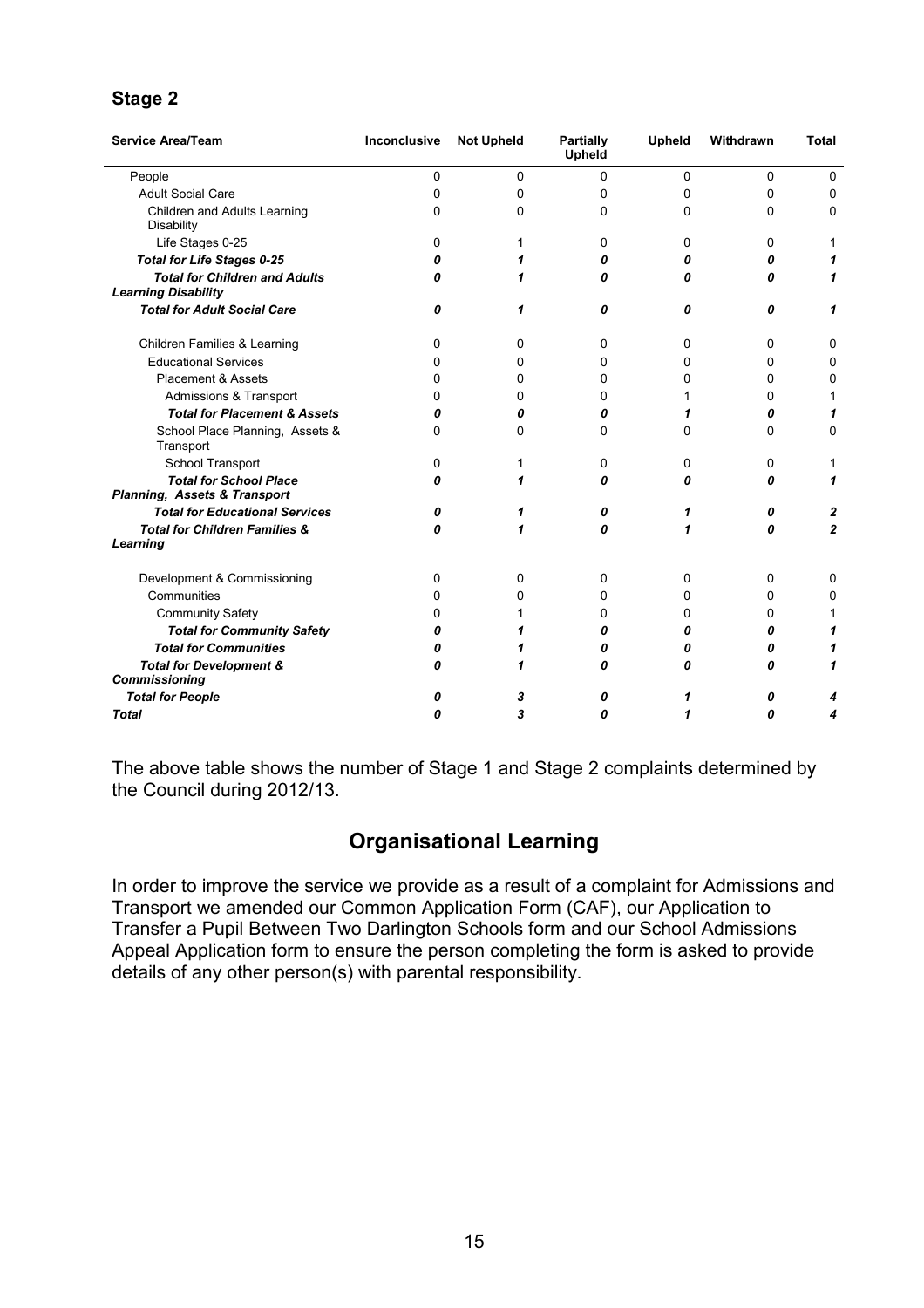# Complaints, Compliments and Comments by Department

# Services for Place

# Complaints by Service Area/Team



**Overview** 

Building Services

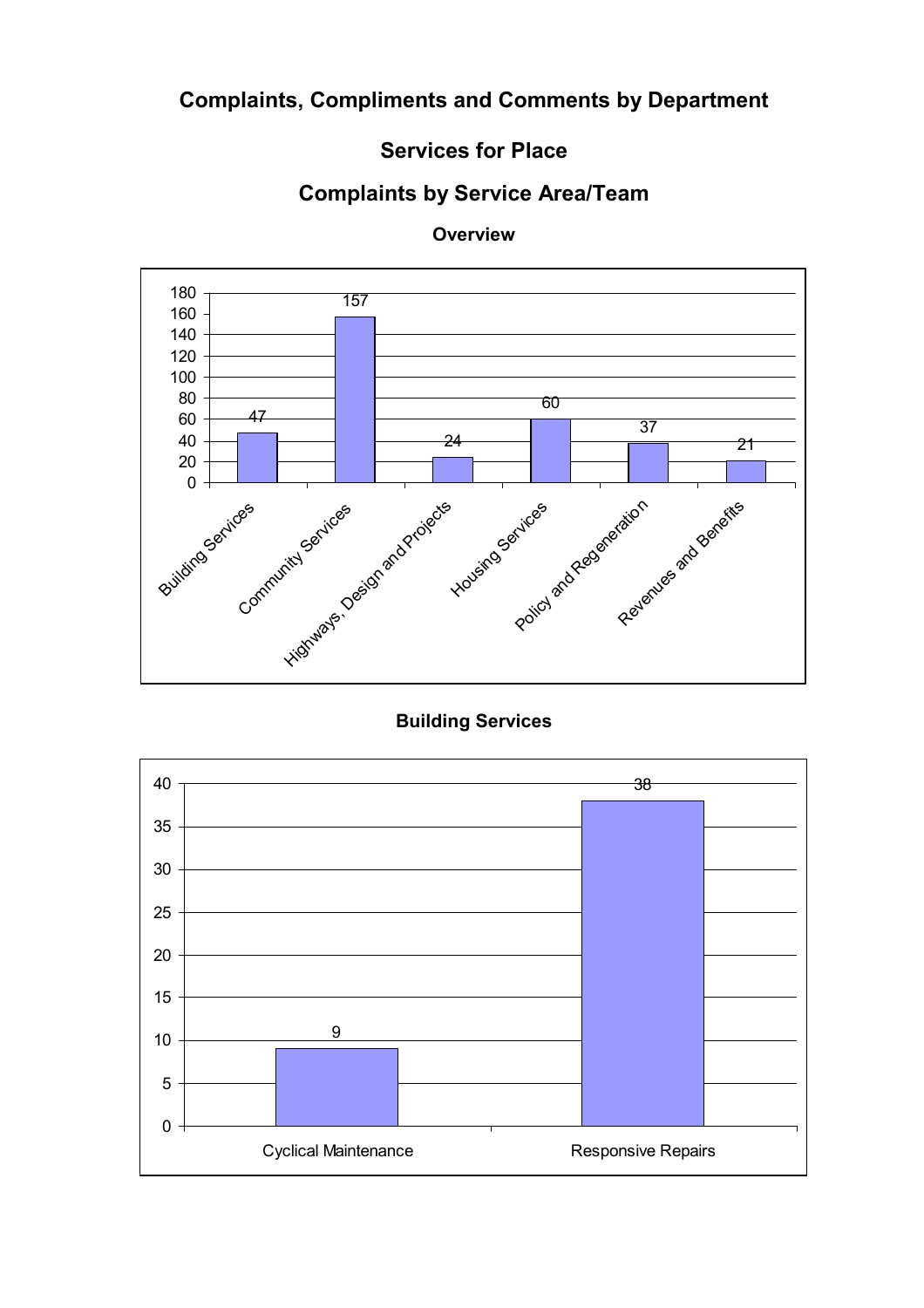The complaints for Responsive Repairs primarily related to delays in undertaking, the quality of and communication in relation to repair work. Boiler repairs were the most common cause of complaint. This is an increase from 27 complaints in 2011/12. As Building Services and Housing combined received approximately the same number of complaints as they did in 2011/12 this increase may be as a result of improved accuracy when logging complaints about repairs.

#### Community Services

#### **Community Services - Commercial Services**

Commercial Services received two complaints both of which related to Markets.



#### **Community Services - Culture**

 Complaints about the Civic Theatre ranged from the quality of the performance to dissatisfaction with ticket booking, seating and sound quality.

 Complaints about the Library Services included complaints about changes to Baby Rhyme Time, the lack of Book Start Sessions and problems with the on-line library service.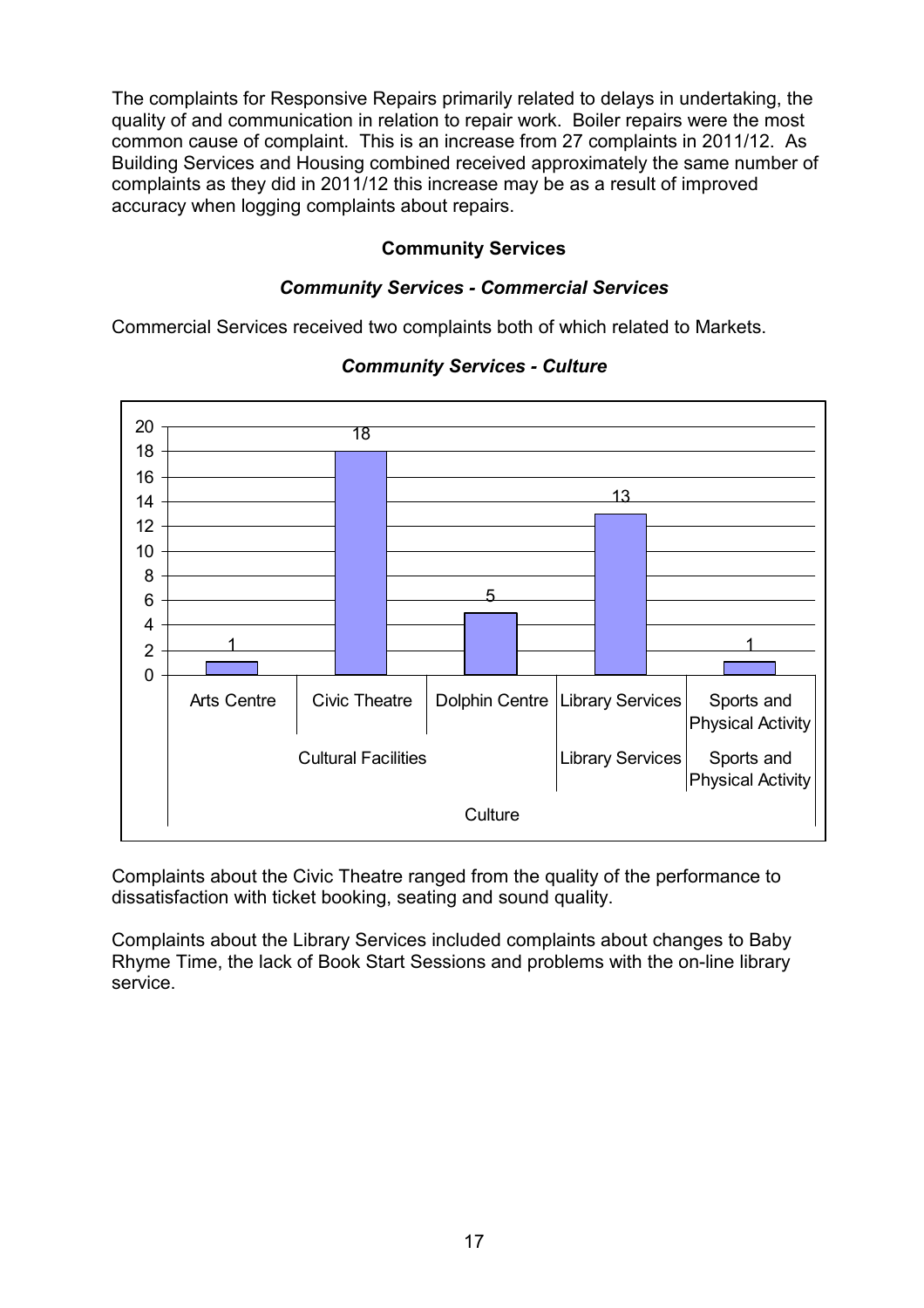

Community Services – Environmental Services

 The most common complaints received by Grounds Maintenance and Horticulture concerned grass cutting, weeds and hedge trimming.

 The Council saw a reduction in complaints for Refuse and Recycling during 2012/13. 55 complaints compared to 70 in 2011/12. Complaints about missed refuse and recycling collections, including assisted collections, were down as were the number of people who expressed their dissatisfaction with the Council's decision to no longer provide a recall service. More people did however complain that operatives did not clean up after refuse was spilt during collections.

 The most common complaints for Street Cleansing were that work was either not undertaken in general or after being reported by a member of the public or that it was not undertaken to a reasonable standard.

## **Community Services - Transport and Building Cleaning**

One complaint was received for Transport and Building Cleaning.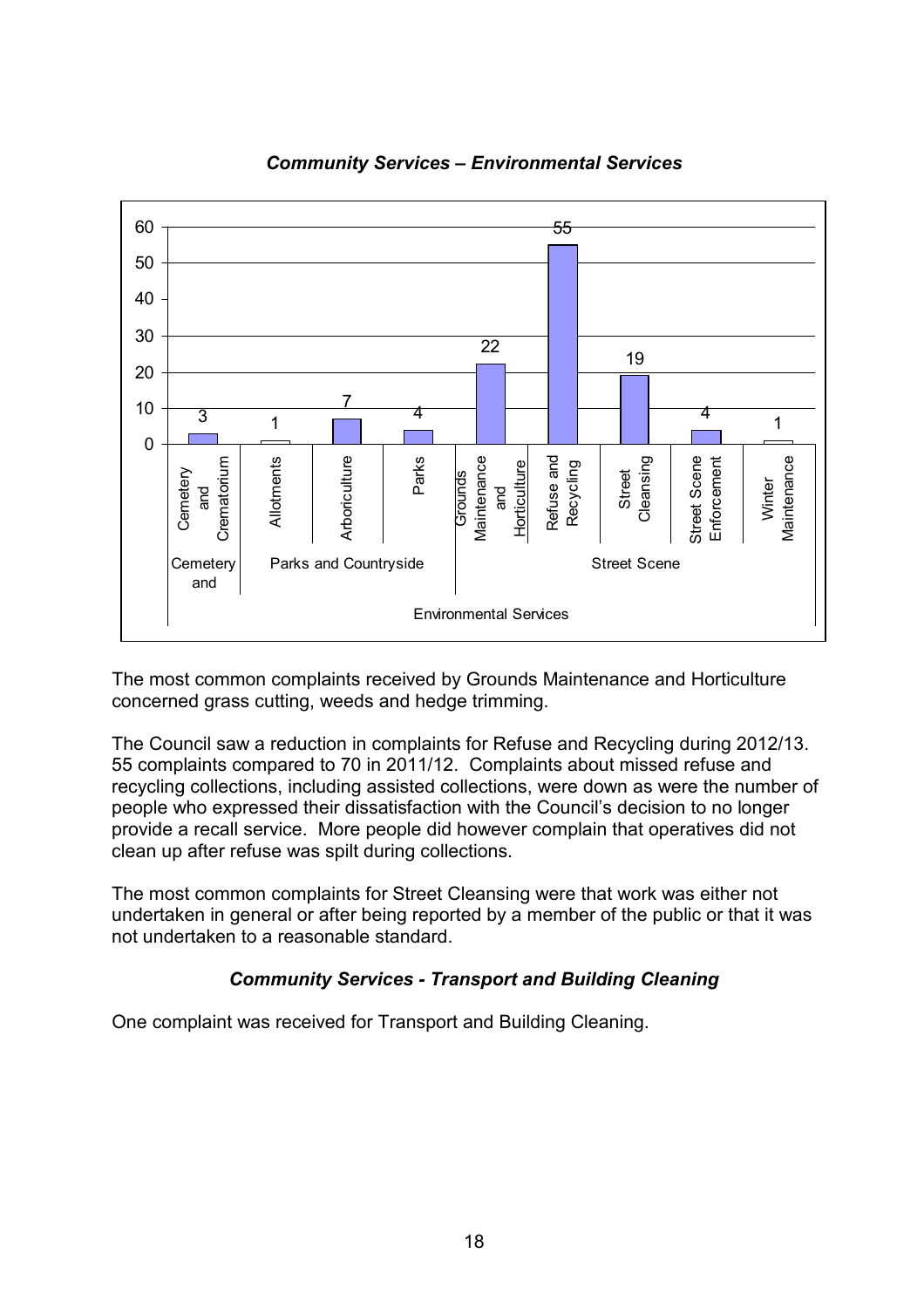



 Complaints for Highway Asset Management covered items such as blocked drains, verge hardening and the installation of bollards.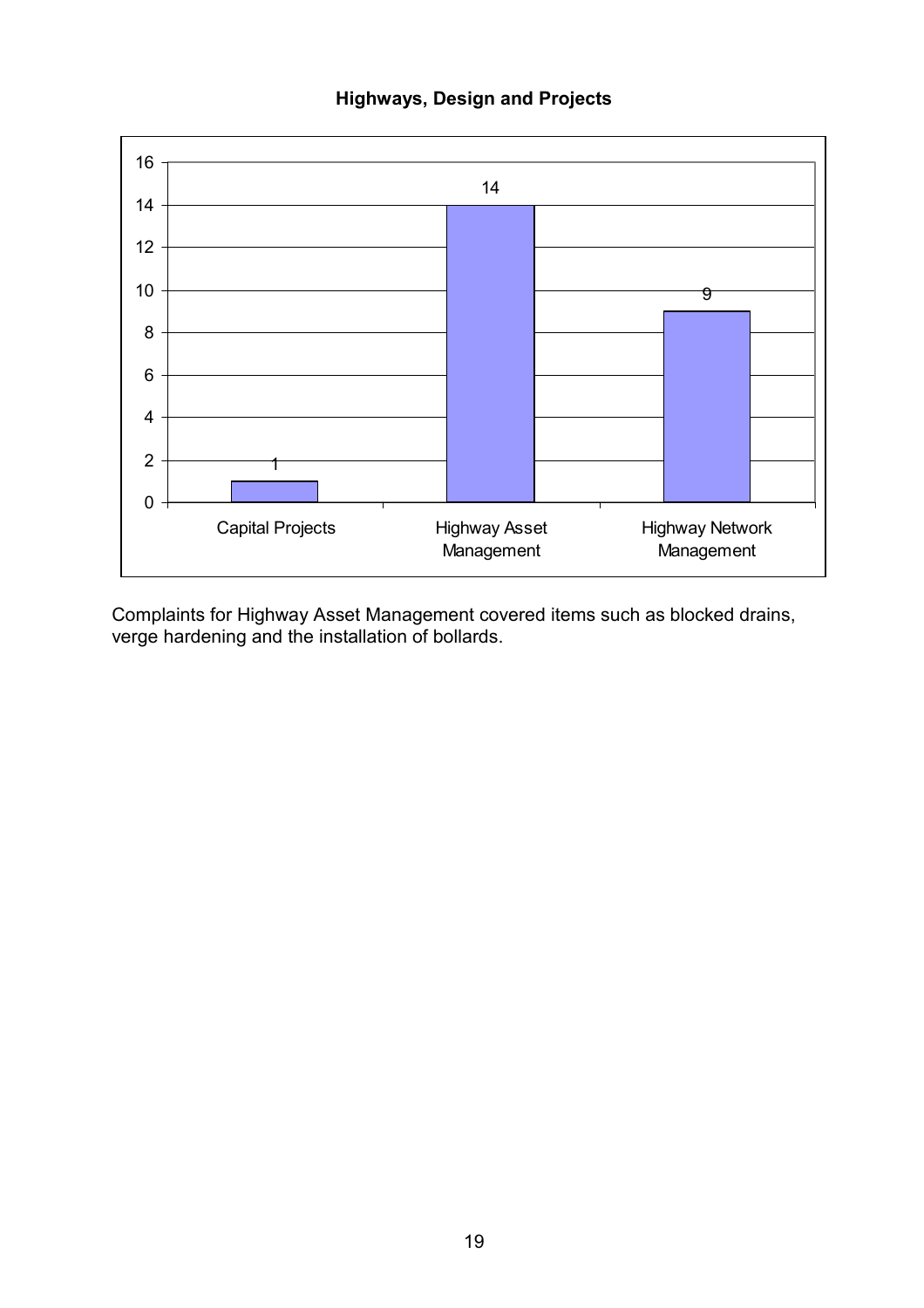## Policy and Regeneration

# Policy and Regeneration - Programme and Projects

One complaint was received for Programme and Projects.



## Policy and Regeneration - Regulatory Services

 Development Control saw a significant decrease in the number of complaint received from 21 in 2011/12 and 30 in 2010/11. Of the complaints received only two concerned dissatisfaction with the manner in which planning applications were processed. While there was a decrease in the number of planning applications received this decrease was not as significant as the decrease in the number of complaints received suggesting other factors have contributed to this trend. While not the only factor it is likely that actions taken as a result of complaints in previous years have been effective in reducing the likelihood of the same types of complaints being made.

 Complaints about Parking concerned issues including dissatisfaction with the attitude of Civil Parking Enforcement Officers, an alleged breach of Data protection and problems using the appeals procedure.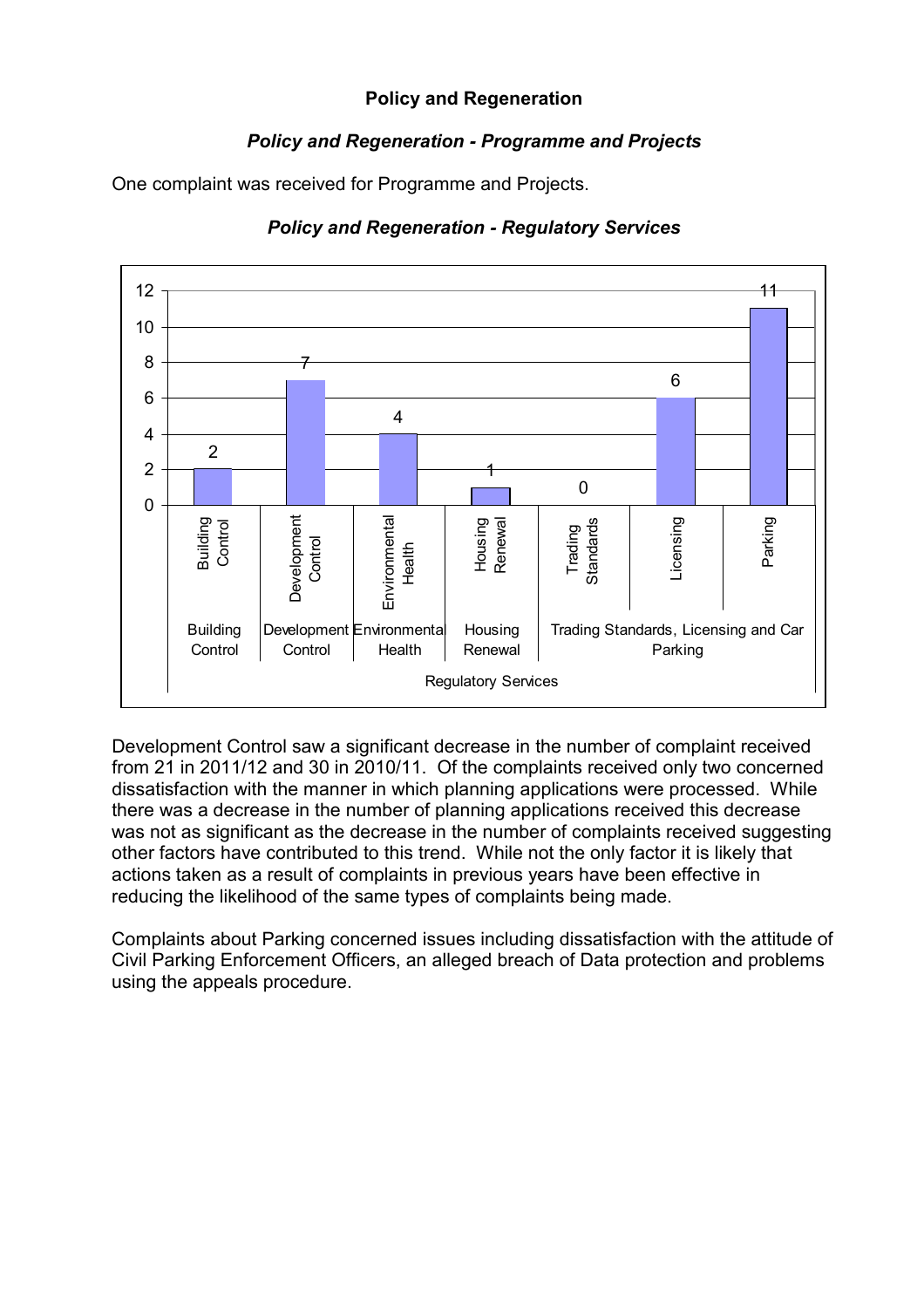

## Policy and Regeneration - Strategy and Commissioning

## Housing Services



 Housing saw a significant reduction in the number of complaints received from 66 in 2011/12. Complaints about repairs were still the most common cause of complaint. As Housing and Building Services combined received approximately the same number of complaints as they did in 2011/12 this reduction may be as a result of improved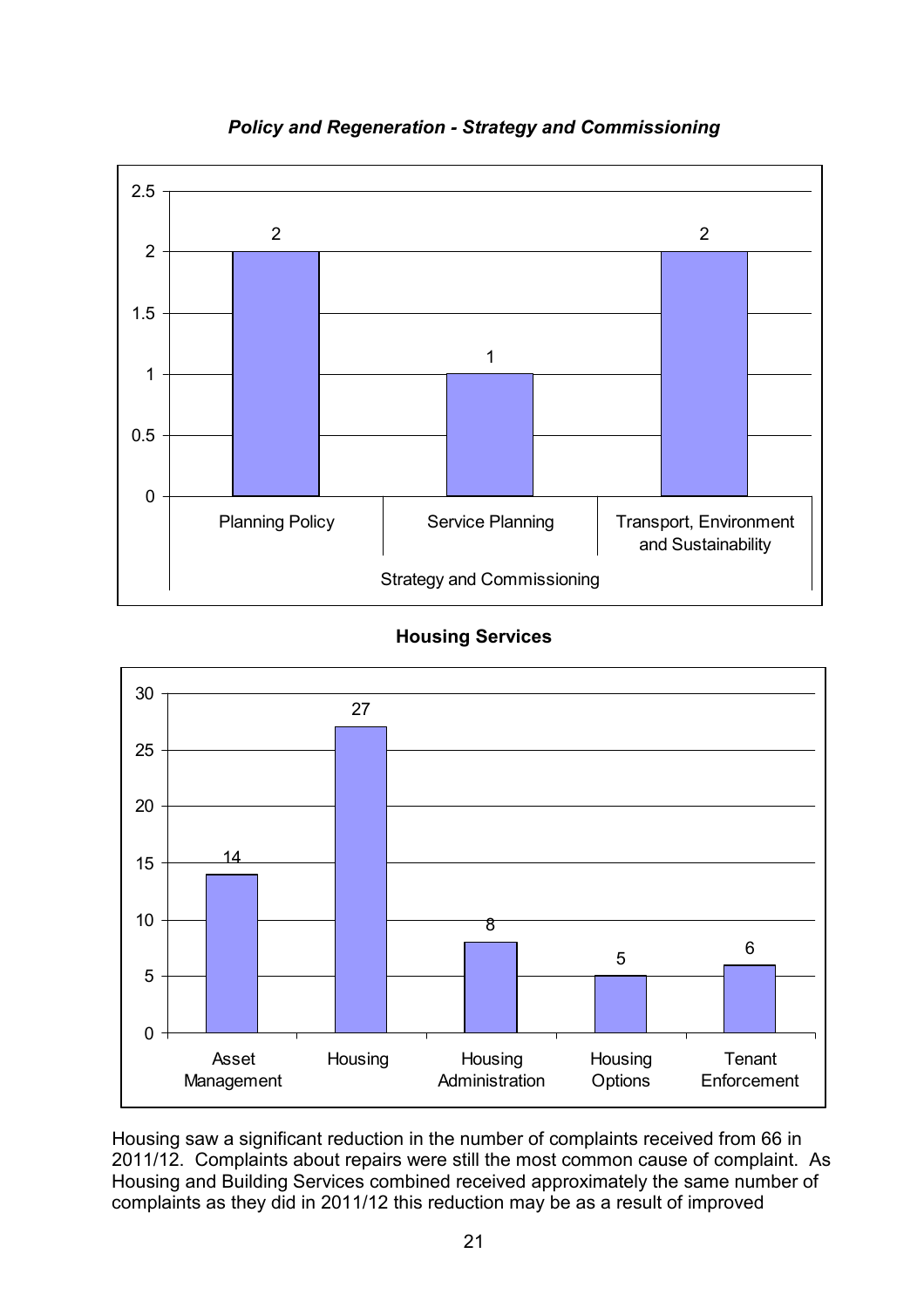accuracy when logging complaints about repairs. Other issues complained about included complaints about practice and dissatisfaction with the compass (the Common Allocations Policy).



## Revenues and Benefits

 Complaints about Benefit Operations and Performance included complaints about waiting times in the Customer Contact Centre, advice provided, problems with individual cases and an alleged breach of Data protection.

## Complaints by Stage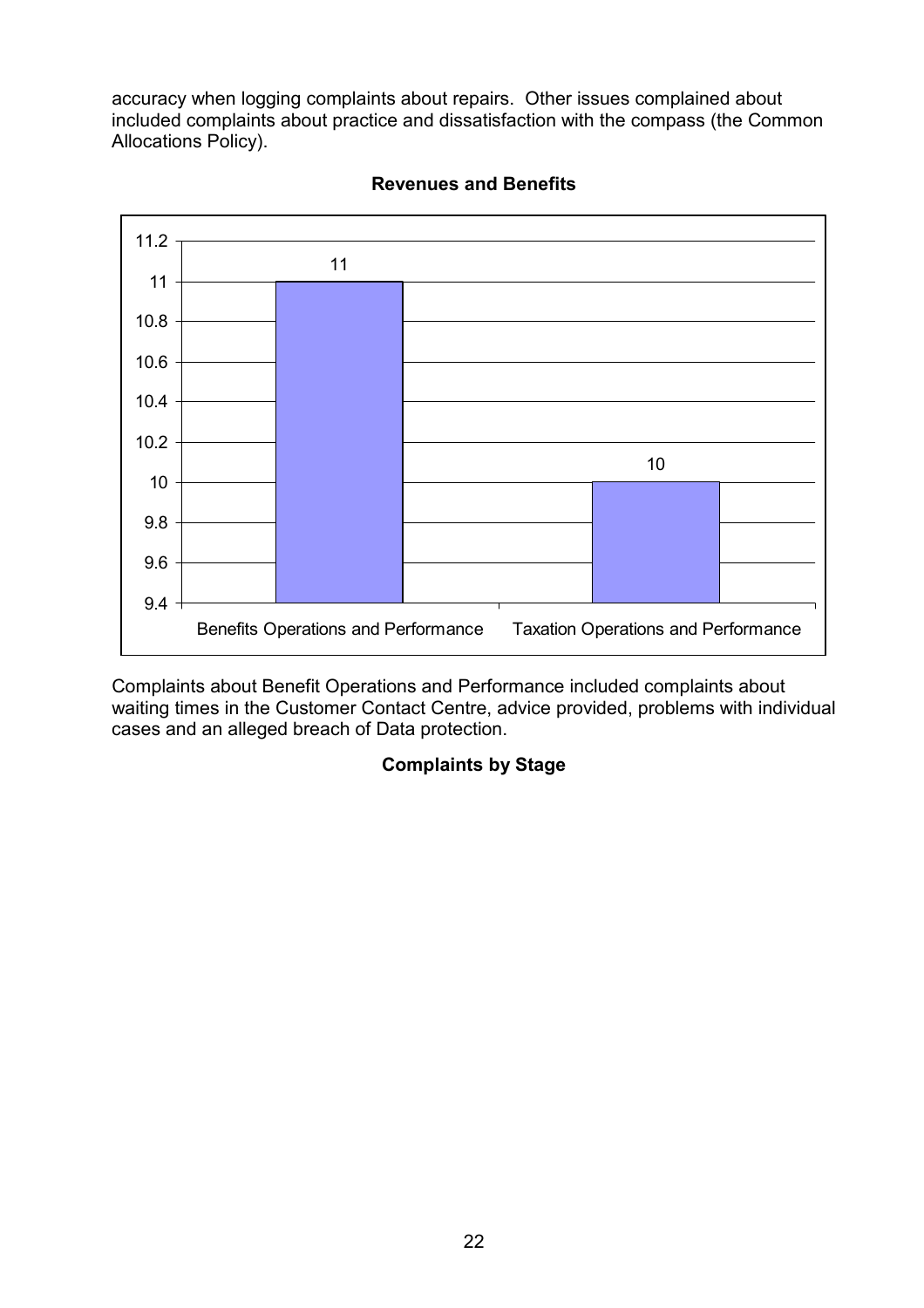

above graph shows the number of Stage 1 and Stage 2 complaints received by the during 2012/13. The above graph shows the number of Stage 1 and Stage 2 complaints received by the Council during 2012/13.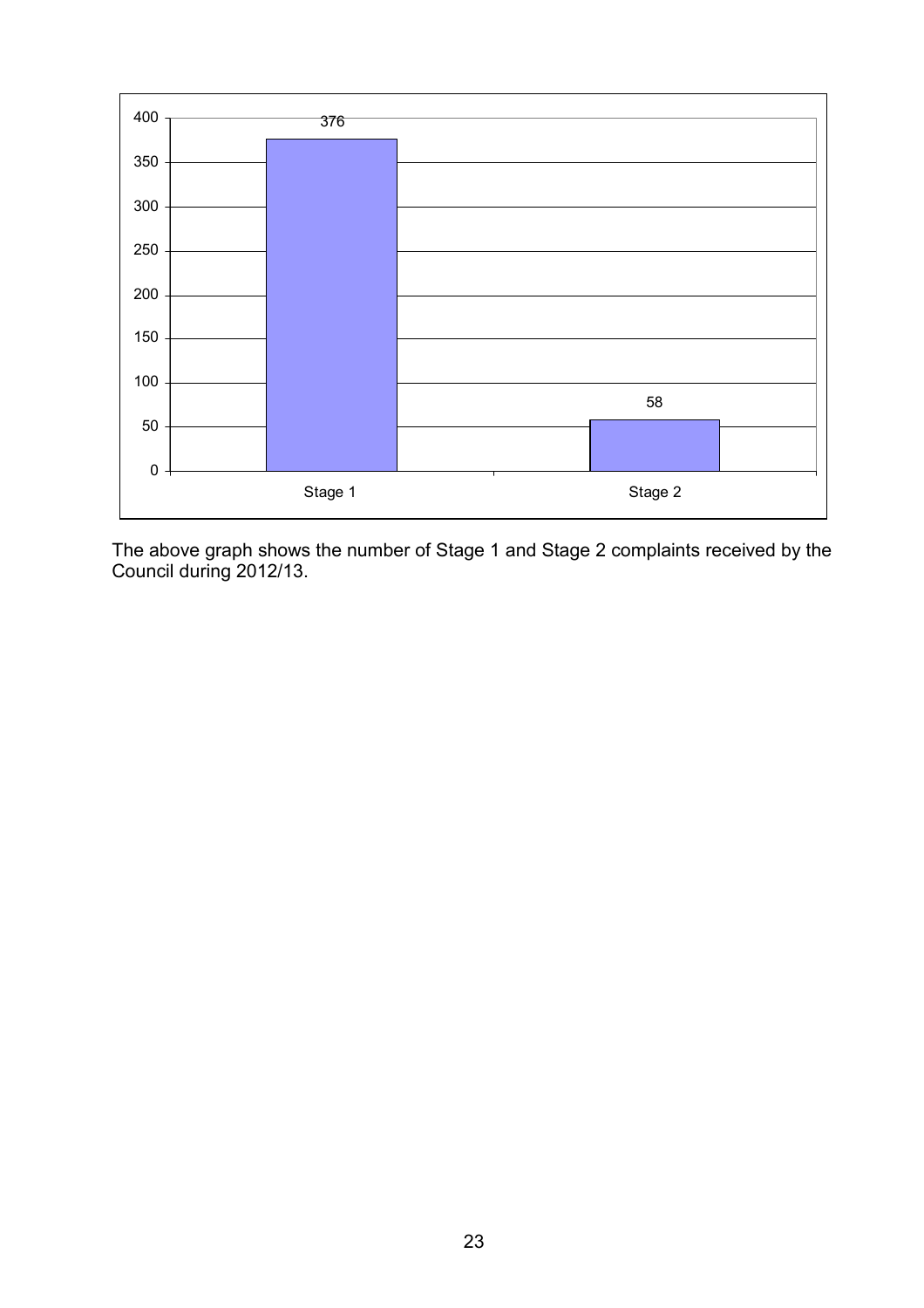# Compliments by Service Area/Team





## Building Services

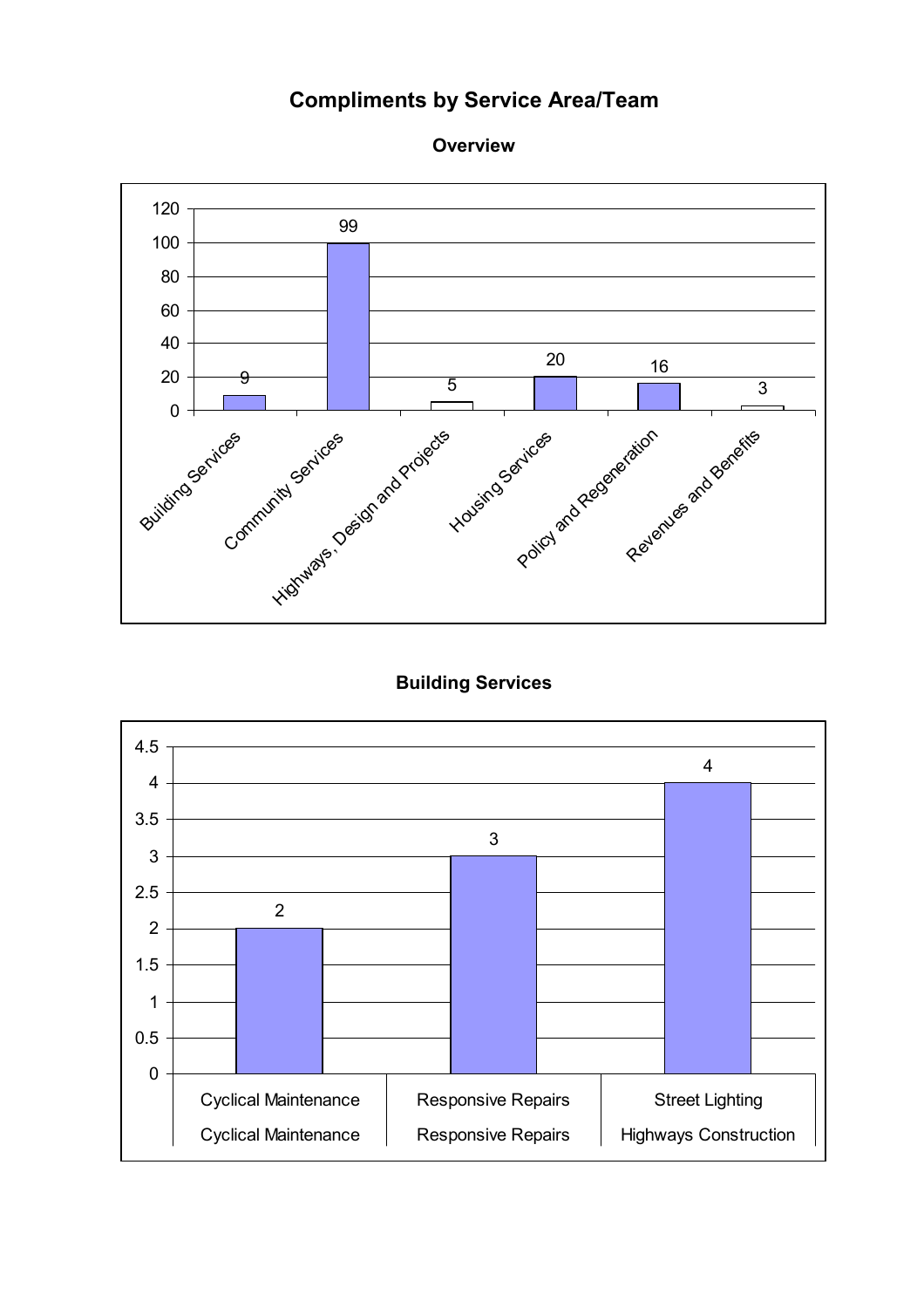## Community Services

## **Community Services - Commercial Services**

Three compliments were received for Dolphin Centre Catering.



#### **Community Services - Culture**

 The compliments for the Dolphin Centre included compliments for staff, facilities, catering and events.



Community Services – Environmental Services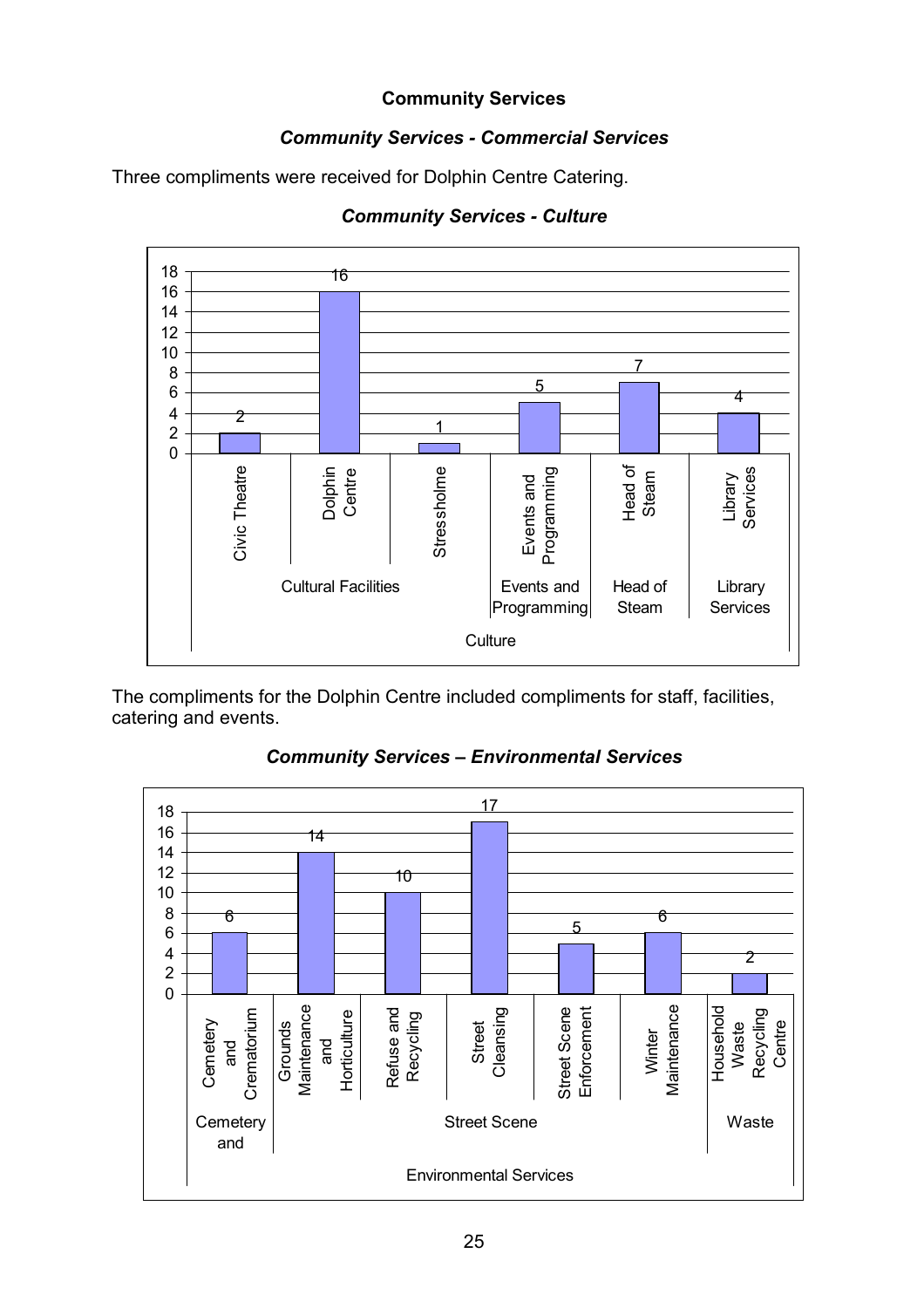The compliments for Ground Maintenance and Horticulture, Refuse and Recycling and Street Cleansing concerned the general high quality of service provided.

# Community Services – Transport and Building Cleaning

One compliment was received for Transport and Building Cleaning.



# Highway, Design and Projects

# Policy and Regeneration

## Policy and Regeneration – Programmes and Projects

One compliment was received for Sustainable Transport.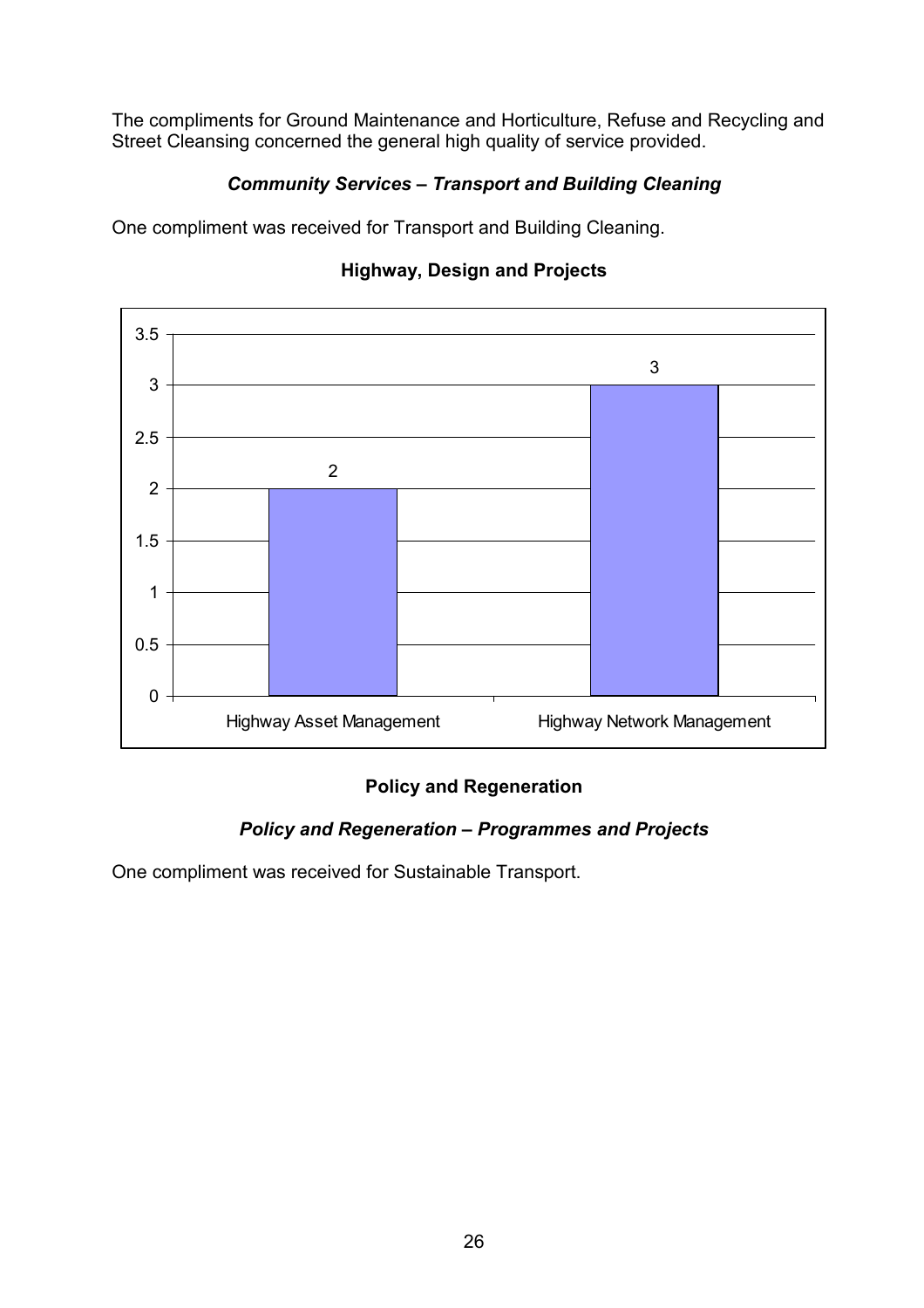

# Policy and Regeneration – Regulatory Services

# Policy and Regeneration – Strategy and Commissioning

One compliment was received for Transport, Environment and Sustainability.

# Policy and Regeneration – Town Centre

Three compliments were received for Town Centre.



## Housing Services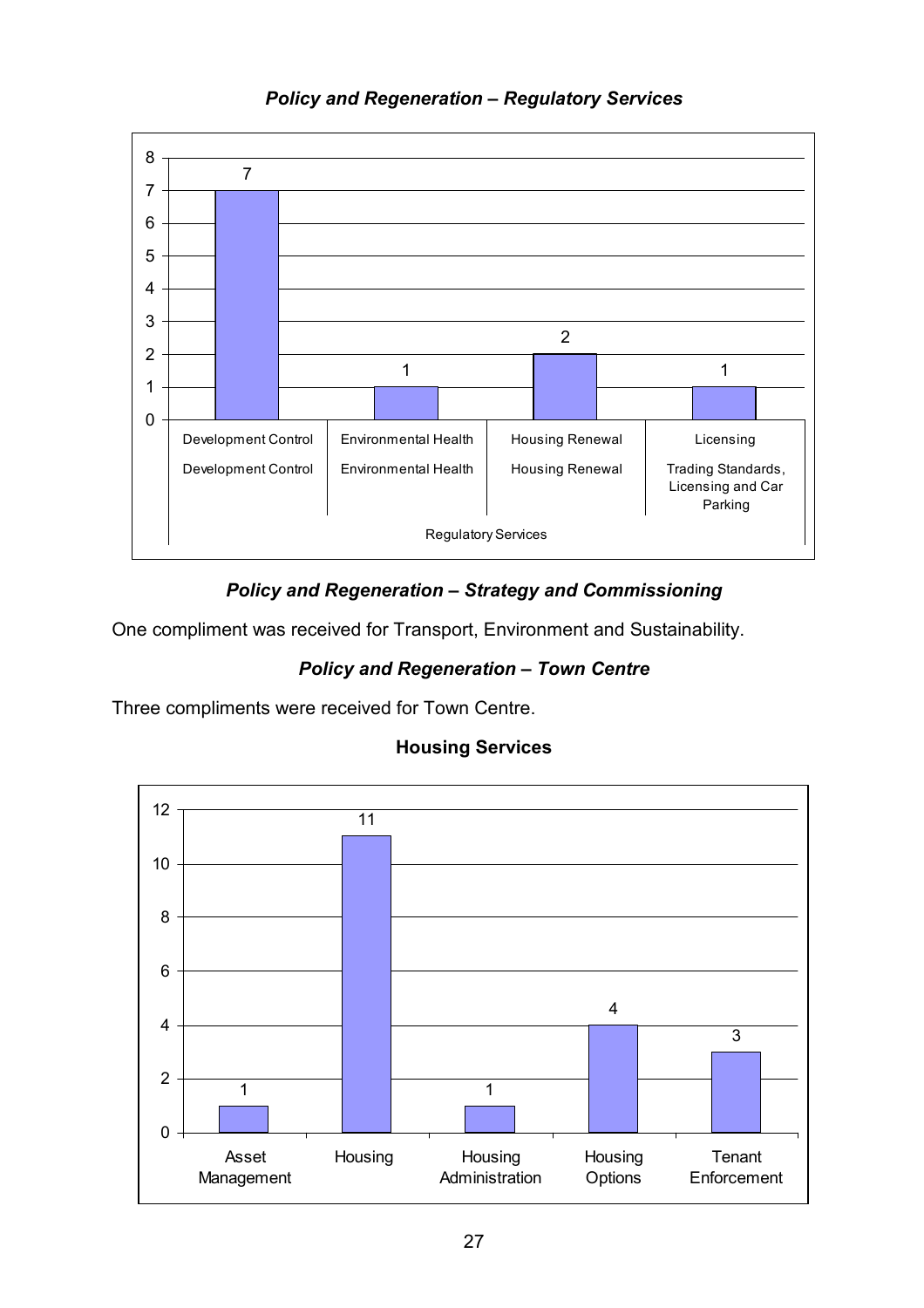One compliment for Housing concerned Ted Fletcher Court and another Rockwell House, the rest were for the level of support provided by individual members of staff.



## Revenues and Benefits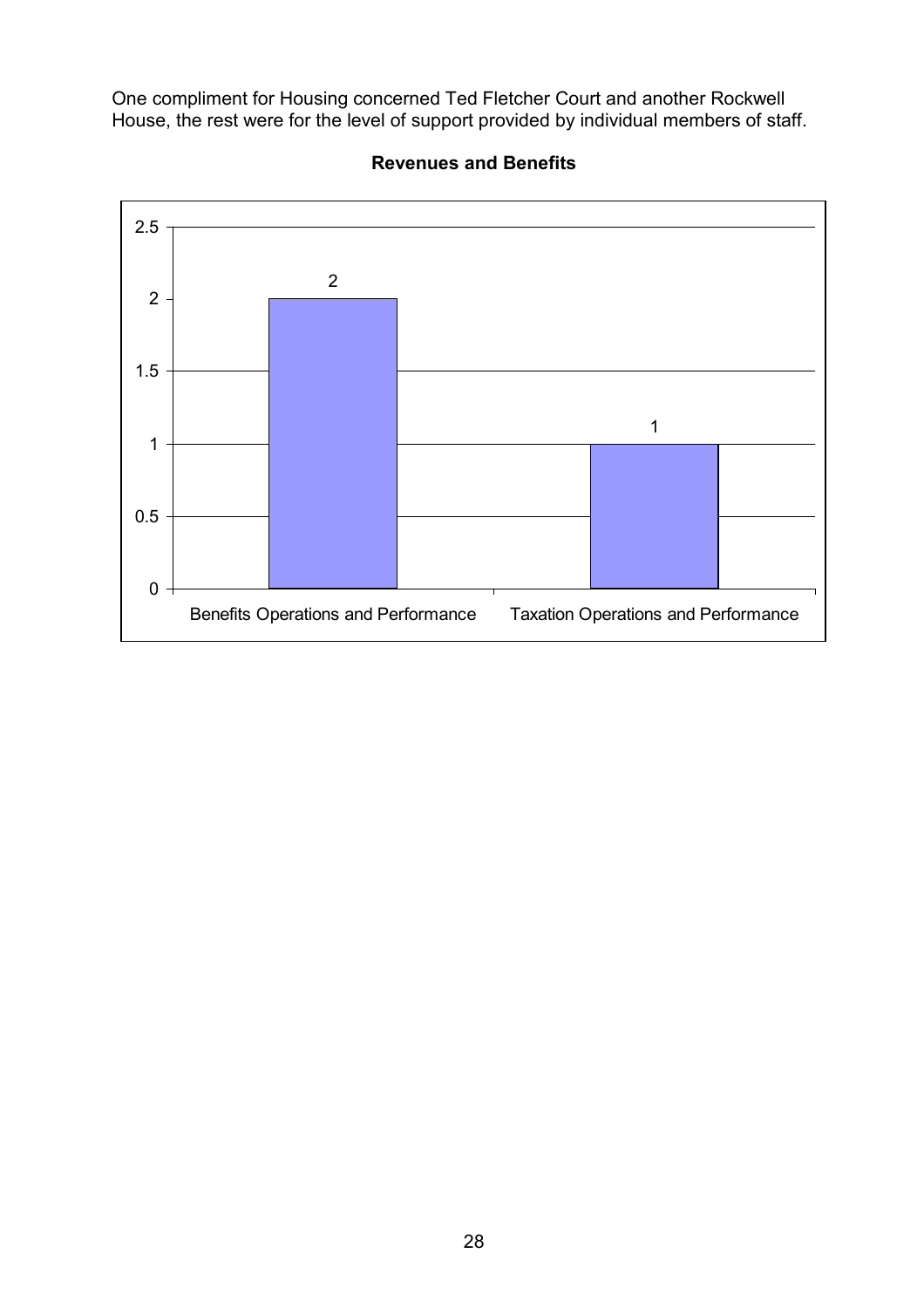# Comments by Service Area/Team





## Building Services

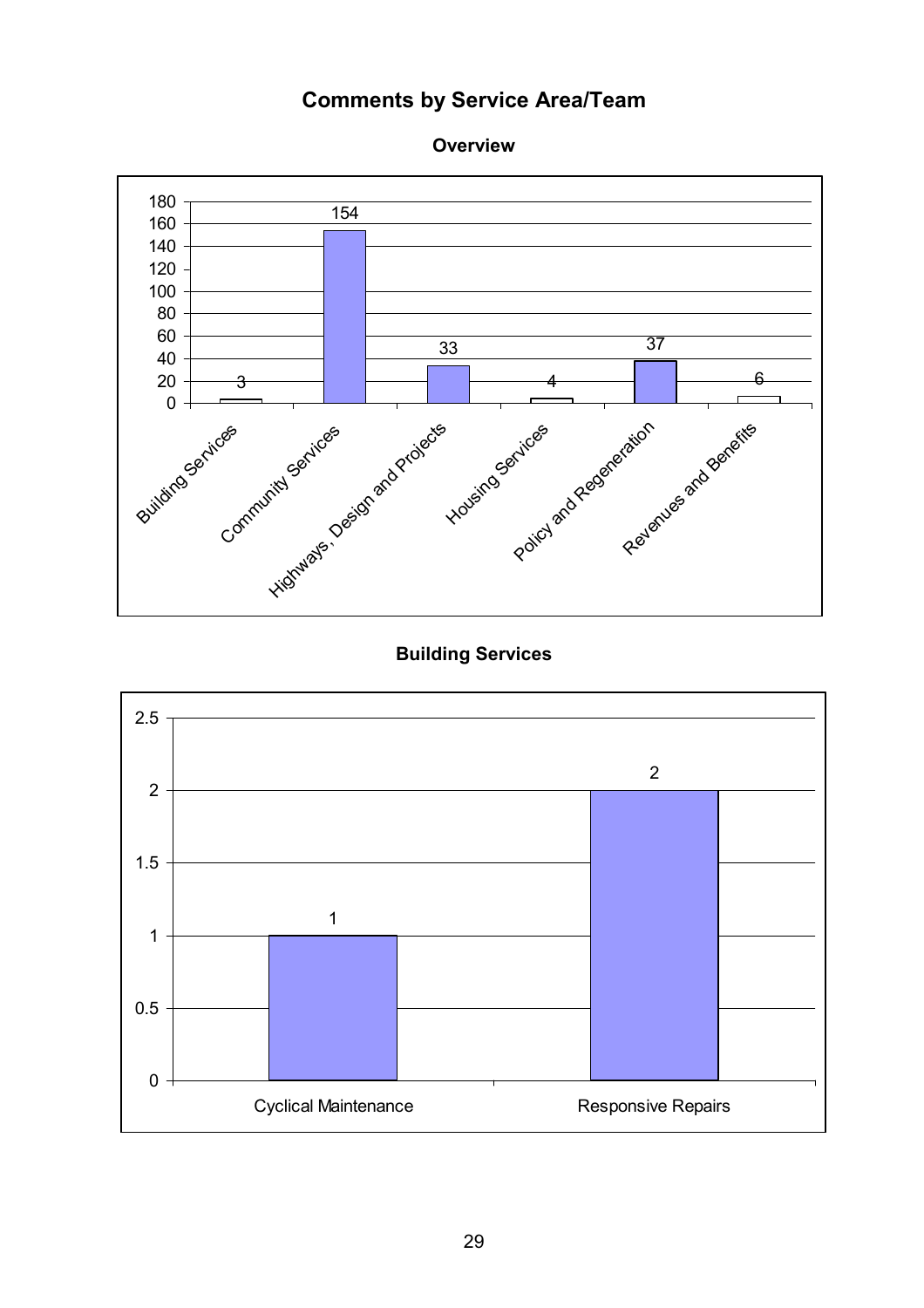## Community Services

## **Community Services - Commercial Services**

One comment was received for Markets.

#### **Community Services - Culture**



 The vast majority of comments for the Civic Theatre related to dissatisfaction with performances.

 The most common comments about the Library Service concerned Baby Rhyme Time and the coffee machine not working at Central Library.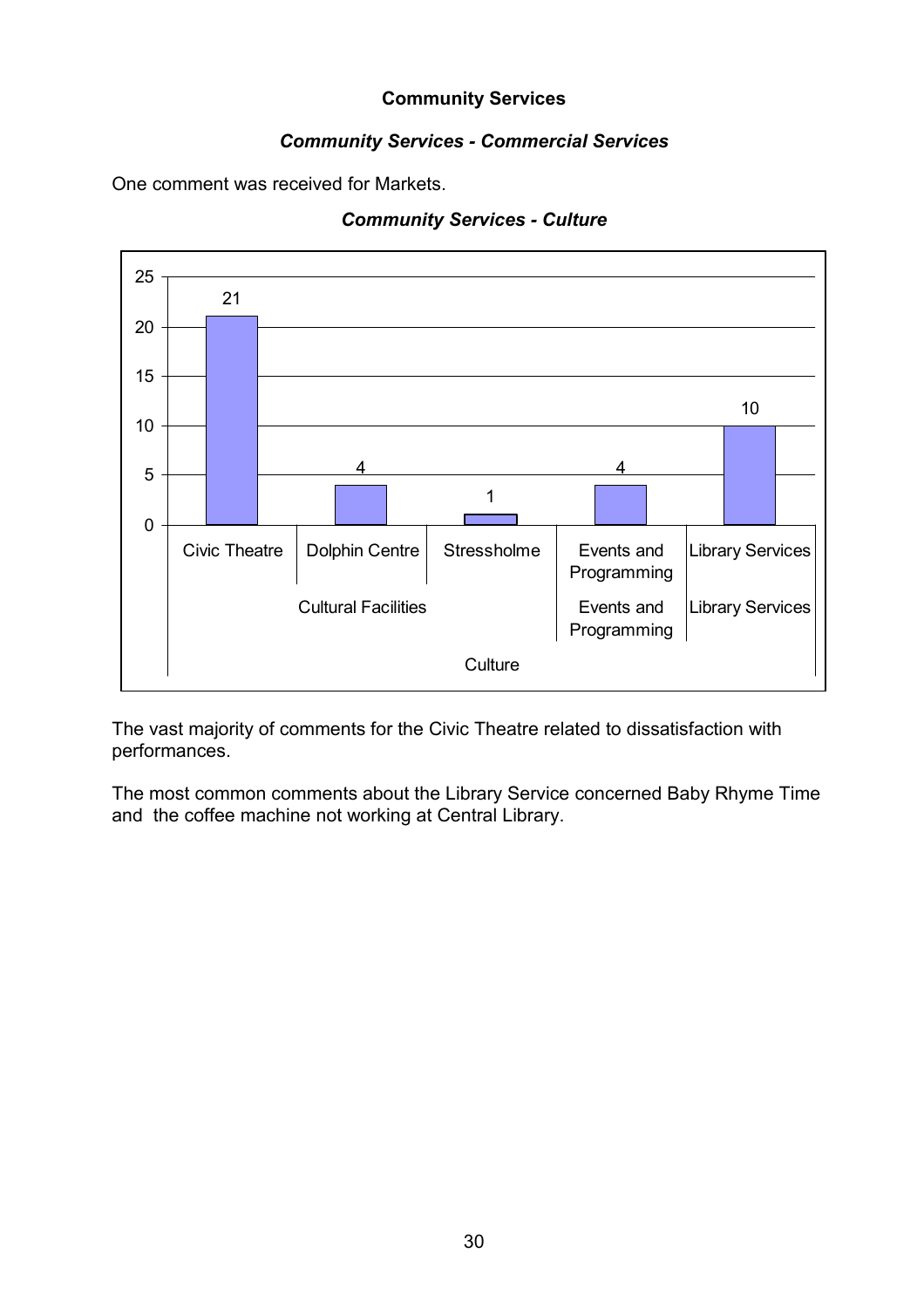

## Community Services – Environmental Services

 The majority of comments for Grounds Maintenance and Horticulture related to grass cutting.

 The most common comments in relation to Refuse and Recycling concerned the introduction of wheeled bins, other comments concerned missed collections and the Council no longer offering a recall service for refuse and recycling.

 The majority of comments for the Household Waste Recycling Centre concerned the changes introduced, specifically the introduction of the height restriction and permit scheme.

## Community Services – Transport and Building Cleaning

Two comments were received for Transport and Building Cleaning.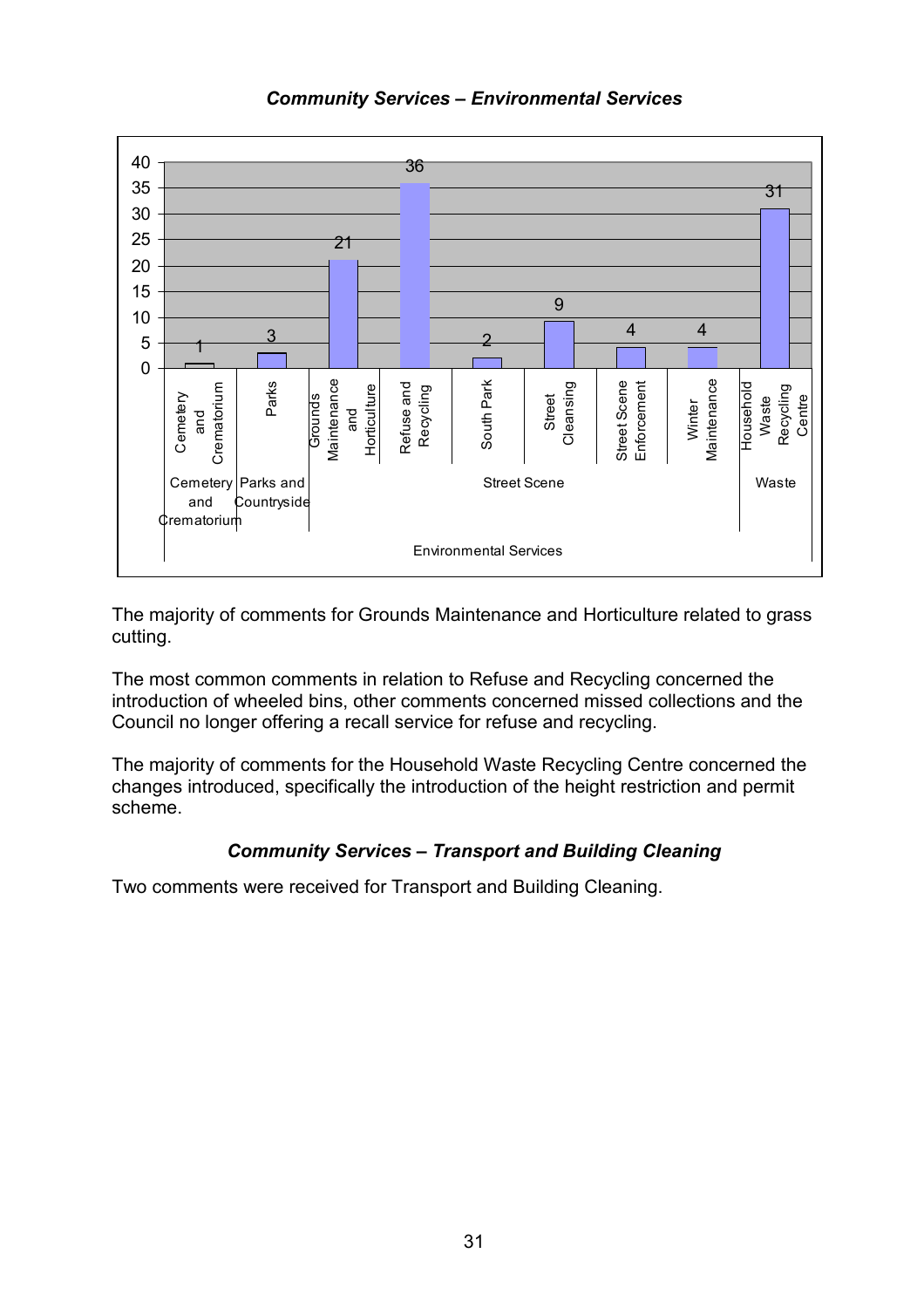



 There were no discernable themes among the comments received for Highway Network Management.

# Policy and Regeneration

## Policy and Regeneration – Programmes and Projects

Seven comments were received for Sustainable Transport.



## Policy and Regeneration – Regulatory Services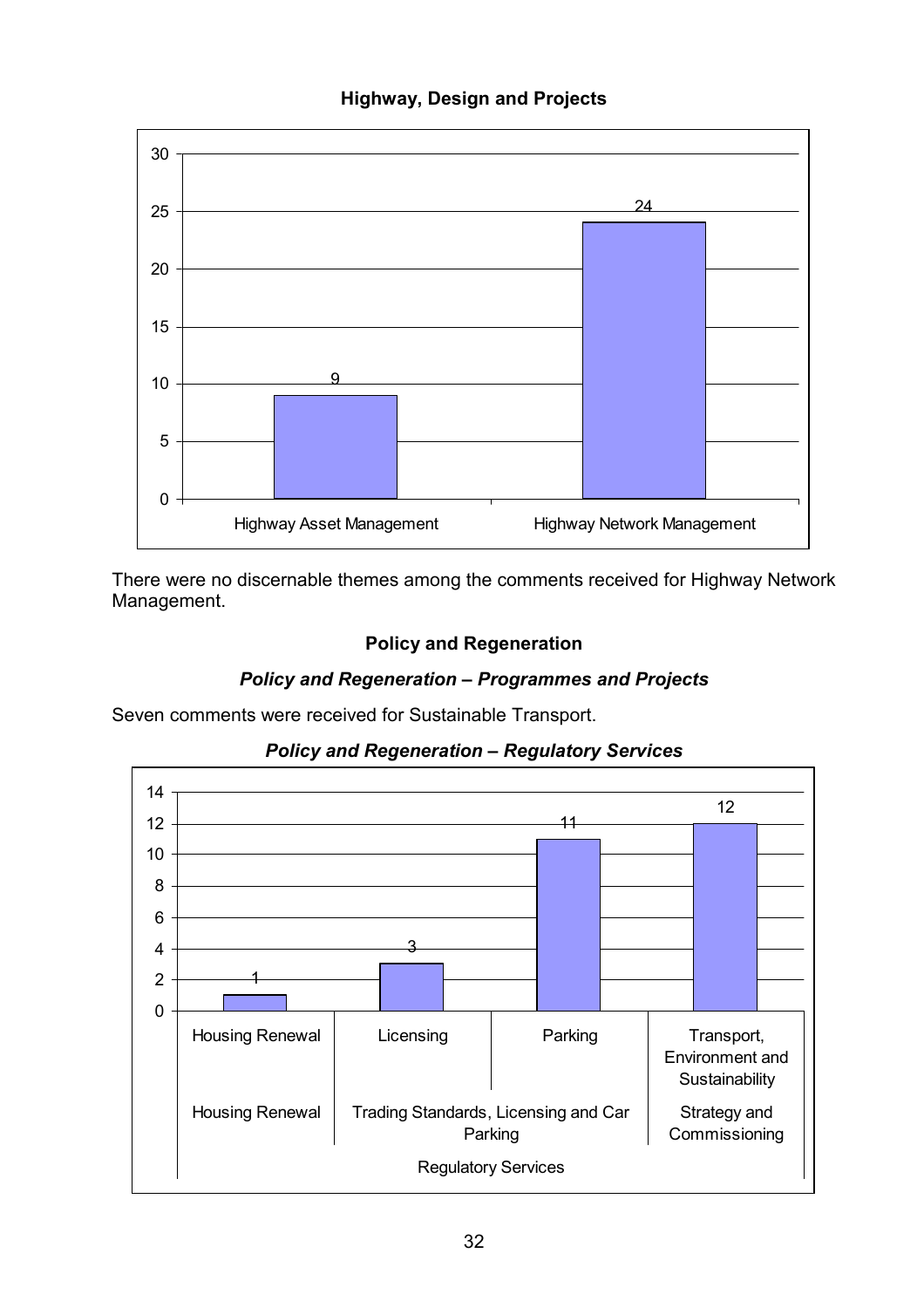There were no discernable themes in relation to the comments received for Parking.

 The comments for Transport Environment and Sustainability concerned the introduction of the £5 charge for trades people to park in residents parking zones and the introduction of Sunday parking charges. The decision to introduce parking charges on a Sunday was reversed by Councillor Bill Dixon the Leader of Darlington Borough Council using his Executive Powers.

#### Policy and Regeneration – Town Centre

Three comments were received for Town Centre.



### Housing Services

## Revenues and Benefits

Six comments were received for Taxation Operations and Performance.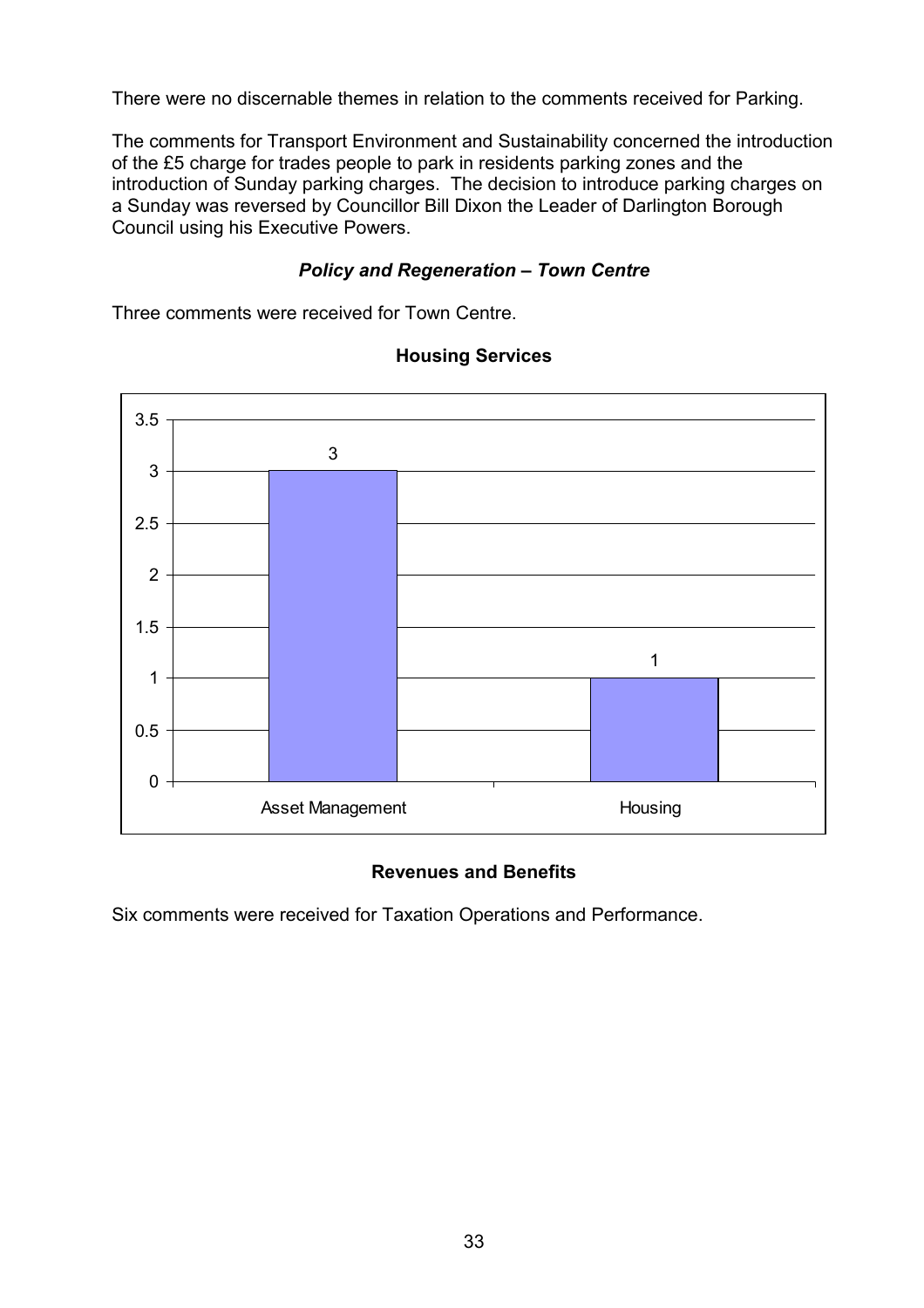# Complaints by Outcome

#### Stage 1

| <b>Service Area/Team</b>                                | Inconclusive | <b>Not Upheld</b> | <b>Partially</b><br>Upheld | <b>Upheld</b> | Withdrawn    | <b>Total</b> |
|---------------------------------------------------------|--------------|-------------------|----------------------------|---------------|--------------|--------------|
| Place                                                   | 0            | 0                 | 0                          | 0             | 0            | 0            |
| <b>Building Services</b>                                | 0            | 0                 | 0                          | 0             | 0            | 0            |
| <b>Building Maintenance</b>                             | 0            | 0                 | 0                          | 0             | 0            | 0            |
| <b>Cyclical Maintenance</b>                             | 0            | 3                 | 1                          | 3             | 0            | 7            |
| <b>Total for Cyclical Maintenance</b>                   | 0            | 3                 | 1                          | 3             | 0            | 7            |
| <b>Responsive Repairs</b>                               |              | 4                 | 3                          | 21            | 2            | 31           |
| <b>Total for Responsive Repairs</b>                     | 1            | 4                 | 3                          | 21            | 2            | 31           |
| <b>Total for Building Maintenance</b>                   | 1            | $\overline{7}$    | 4                          | 24            | 2            | 38           |
| <b>Total for Building Services</b>                      | 1            | 7                 | 4                          | 24            | 2            | 38           |
| <b>Community Services</b>                               | 0            | 0                 | 0                          | 0             | 0            | 0            |
| <b>Commercial Services</b>                              | 0            | 0                 | 0                          | 0             | 0            | 0            |
| Markets                                                 | 0            | 2                 | 0                          | 0             | 0            | 2            |
| <b>Total for Markets</b>                                | 0            | $\mathbf{2}$      | 0                          | 0             | 0            | $\mathbf 2$  |
| <b>Total for Commercial Services</b>                    | 0            | $\mathbf{2}$      | 0                          | 0             | 0            | 2            |
| Culture                                                 | 0            | 0                 | 0                          | 0             | 0            | 0            |
| <b>Cultural Facilities</b>                              | 0            | 0                 | 0                          | 0             | 0            | 0            |
| <b>Arts Centre</b>                                      | 0            | 0                 | 0                          | 1             | 0            | 1            |
| <b>Civic Theatre</b>                                    | 1            | 10                | 1                          | 6             | 0            | 18           |
| Dolphin Centre                                          | 0            | 1                 | 2                          | 2             | 0            | 5            |
| <b>Total for Cultural Facilities</b>                    | 1            | 11                | 3                          | 9             | 0            | 24           |
| Library Service                                         | 0            | 10                | 2                          | 1             | 0            | 13           |
| <b>Total for Library Service</b>                        | 0            | 10                | $\mathbf 2$                | 1             | 0            | 13           |
| Sports and Physical Activity                            | 0            | 0                 | 0                          | 1             | 0            | 1            |
| <b>Total for Sports and Physical</b><br><b>Activity</b> | 0            | 0                 | 0                          | 1             | 0            | 1            |
| <b>Total for Culture</b>                                | 1            | 21                | 5                          | 11            | 0            | 38           |
| <b>Environmental Services</b>                           | 0            | 0                 | 0                          | 0             | 0            | 0            |
| Cemetery and Crematorium                                | 0            | 0                 | 1                          | 1             | 1            | 3            |
| <b>Total for Cemetery and</b><br>Crematorium            | 0            | 0                 | 1                          | 1             | 1            | 3            |
| Parks and Countryside                                   | 0            | 0                 | 0                          | 0             | 0            | 0            |
| Allotments                                              | 0            | 0                 | 1                          | 0             | 0            | 1            |
| Arboriculture                                           | 0            | 2                 | 3                          | 1             | 0            | 6            |
| Parks                                                   | 0            | 4                 | 0                          | 0             | 0            | 4            |
| <b>Total for Parks and</b>                              | 0            | 6                 | 4                          | 1             | 0            | 11           |
| Countryside                                             |              |                   |                            |               |              |              |
| <b>Street Scene</b>                                     | 0            | 0                 | 0                          | 0             | 0            | 0            |
| Grounds Maintenance and<br>Horticulture                 | 0            | 7                 | 2                          | 12            | U            | 21           |
| Refuse and Recycling                                    | 4            | 7                 | 2                          | 39            | 1            | 53           |
| <b>Street Cleansing (including</b><br>gullies)          | 0            | 4                 | $\mathbf{1}$               | 14            | 0            | 19           |
| <b>Street Scene Enforcement</b>                         | 0            | 2                 | 0                          | 1             | 0            | 3            |
| <b>Winter Maintenance</b>                               | 0            | 1                 | 0                          | $\mathbf 0$   | 0            | 1            |
| <b>Total for Street Scene</b>                           | 4            | 21                | 5                          | 66            | 1            | 97           |
| <b>Total for Environmental Services</b>                 | 4            | 27                | 10                         | 68            | $\mathbf{2}$ | 111          |
| <b>Transport and Building Cleaning</b>                  | 0            | 1                 | 0                          | 0             | 0            | 1            |
| <b>Total for Transport and Building</b>                 | 0            | 1                 | 0                          | 0             | 0            | 1            |
| <b>Cleaning</b>                                         |              |                   |                            |               |              |              |
| <b>Total for Community Services</b>                     | 5            | 51                | 15                         | 79            | 2            | 152          |
| Highways, Design and Projects                           | 0            | 0                 | 0                          | 0             | 0            | 0            |
| <b>Capital Projects</b>                                 | 0            | 0                 | 0                          | 1             | 0            | 1            |
| <b>Total for Capital Projects</b>                       | 0            | 0                 | 0                          | 1             | 0            | 1            |
| Highway Asset Management                                | 0            | 6                 | 4                          | 3             | 1            | 14           |
| <b>Total for Highway Asset</b><br><b>Management</b>     | 0            | 6                 | 4                          | 3             | 1            | 14           |
| Highway Network Management                              | 1            | 1                 | 2                          | 5             | 0            | 9            |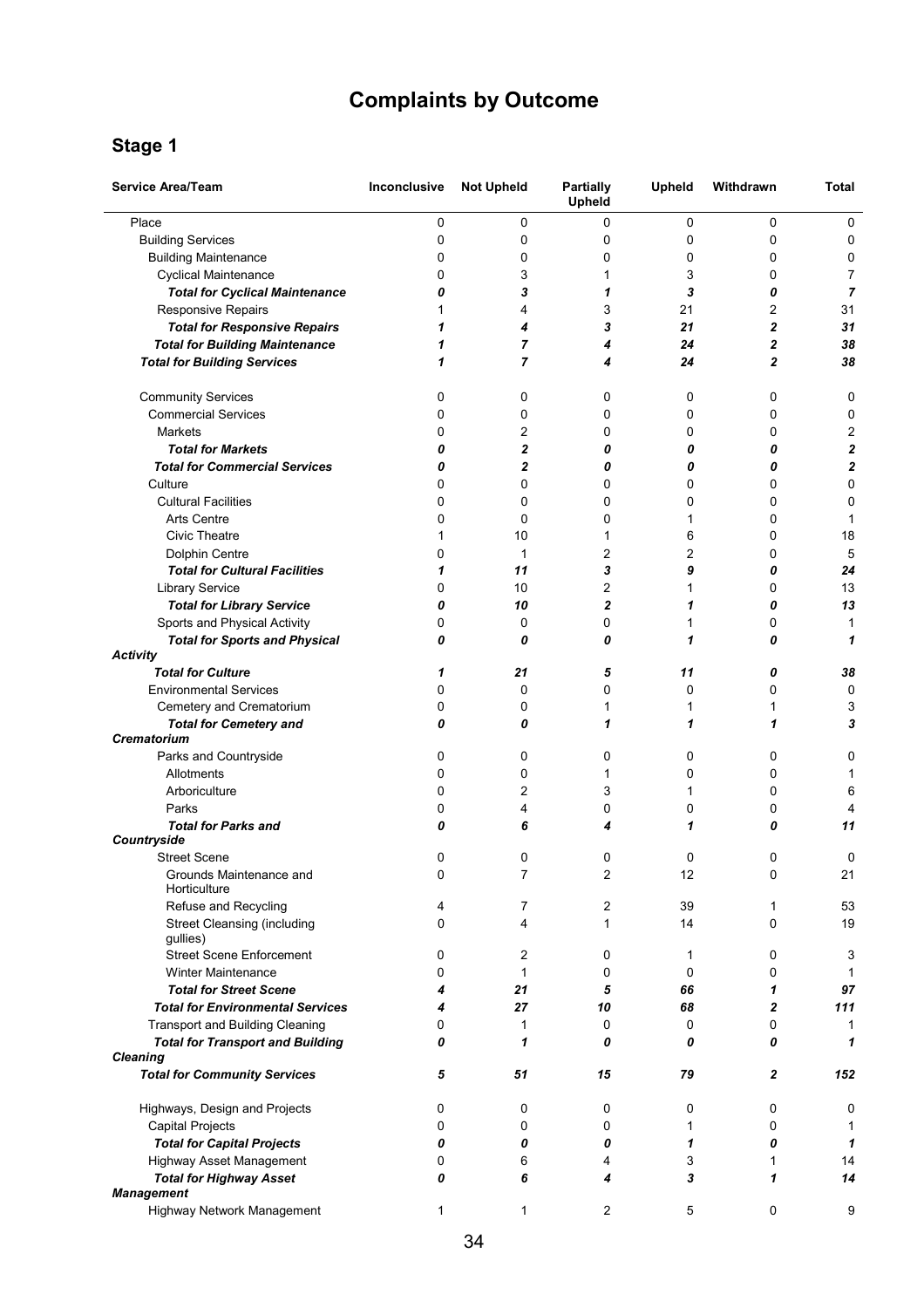| <b>Total for Highway Network</b><br><b>Management</b>                     | 1            | 1              | 2  | 5              | 0  | 9       |
|---------------------------------------------------------------------------|--------------|----------------|----|----------------|----|---------|
| <b>Total for Highways, Design and</b><br><b>Projects</b>                  | 1            | 7              | 6  | 9              | 1  | 24      |
|                                                                           |              |                |    |                |    |         |
| <b>Housing Services</b>                                                   | 0            | 0              | 0  | 0              | 0  | 0       |
| Asset Management                                                          |              | 6              | 2  | 4              | 1  | 14      |
| <b>Total for Asset Management</b>                                         | 1            | 6              | 2  | 4              | 1  | 14      |
| Housing                                                                   | 0            | 8              | 4  | 11             | 3  | 26      |
| <b>Total for Housing</b>                                                  | 0            | 8              | 4  | 11             | 3  | 26      |
| <b>Housing Administration</b>                                             | 1            | 1              | 1  | 5              | 0  | 8       |
| <b>Total for Housing Administration</b>                                   | 1            | 1              | 1  | 5              | 0  | 8       |
| <b>Housing Options</b>                                                    | 0            | 4              | 0  | 0              | 1  | 5       |
| <b>Total for Housing Options</b>                                          | 0            | 4              | 0  | 0              | 1  | 5       |
| <b>Tenant Enforcement</b>                                                 | 0            | $\overline{c}$ | 0  | 0              | 4  | $\,6\,$ |
| <b>Total for Tenant Enforcement</b>                                       | 0            | $\mathbf{2}$   | 0  | 0              | 4  | 6       |
| <b>Total for Housing Services</b>                                         | $\mathbf{2}$ | 21             | 7  | 20             | 9  | 59      |
| Policy and Regeneration                                                   | 0            | 0              | 0  | 0              | 0  | 0       |
| Programme & Projects                                                      | 0            | 0              | 0  | 0              | 0  | 0       |
| Project Development                                                       | 0            | 0              | 1  | 0              | 0  | 1       |
| <b>Total for Project Development</b>                                      | 0            | 0              | 1  | 0              | 0  | 1       |
| <b>Total for Programme &amp; Projects</b>                                 | 0            | 0              | 1  | 0              | 0  | 1       |
| <b>Regulatory Services</b>                                                | 0            | 0              | 0  | 0              | 0  | 0       |
| <b>Building Control</b>                                                   | 0            | 1              | 0  | 1              | 0  | 2       |
| <b>Total for Building Control</b>                                         | 0            | 1              | 0  | 1              | 0  | 2       |
| Development Control                                                       | 0            | 6              | 0  |                | 0  | 7       |
| <b>Total for Development Control</b>                                      | 0            | 6              | 0  | 1              | 0  | 7       |
| <b>Environmental Health</b>                                               |              | 3              | 0  | 0              | 0  | 4       |
| <b>Total for Environmental Health</b>                                     | 1            | 3              | 0  | 0              | 0  | 4       |
| <b>Housing Renewal</b>                                                    | 0            | 1              | 0  | 0              | 0  | 1       |
| <b>Total for Housing Renewal</b>                                          | 0            | 1              | 0  | 0              | 0  | 1       |
| Trading Standards, Licensing &<br>Car Parking                             | 0            | 0              | 0  | 0              | 0  | 0       |
| Licensing                                                                 | 0            | 5              | 0  | 1              | 0  | 6       |
| Parking                                                                   | 1            | 5              | 0  | 3              | 1  | 10      |
| <b>Total for Trading Standards,</b><br><b>Licensing &amp; Car Parking</b> | 1            | 10             | 0  | 4              | 1  | 16      |
| <b>Total for Regulatory Services</b>                                      | 2            | 21             | 0  | 6              | 1  | 30      |
| Strategy & Commissioning                                                  | 0            | 0              | 0  | 0              | 0  | 0       |
| <b>Planning Policy</b>                                                    | 0            |                | 0  |                |    |         |
| <b>Total for Planning Policy</b>                                          | 0            | 1              | 0  | 0              | 0  | 1       |
| Service Planning, Perf. Imp. &<br>Partnerships                            | 1            | 0              | 0  | 0              | 0  | 1       |
| <b>Total for Service Planning,</b><br>Perf. Imp. & Partnerships           | 1            | 0              | 0  | 0              | 0  | 1       |
| Transport Environment &<br>Sustainability                                 | 0            | 0              | 0  | 0              | 2  | 2       |
| <b>Total for Transport</b><br><b>Environment &amp; Sustainability</b>     | 0            | 0              | 0  | 0              | 2  | 2       |
| <b>Total for Strategy &amp;</b><br>Commissioning                          | 1            | 1              | 0  | 0              | 2  | 4       |
| <b>Total for Policy and Regeneration</b>                                  | 3            | 22             | 1  | 6              | 3  | 35      |
| Revenues & Benefits                                                       | 0            | 0              | 0  | 0              | 0  | 0       |
| Benefits Operations & Performance                                         | 0            | 3              | 0  | 7              | 1  | 11      |
| <b>Total for Benefits Operations &amp;</b><br>Performance                 | 0            | 3              | 0  | $\overline{7}$ | 1  | 11      |
| <b>Taxation Operations &amp; Performance</b>                              | 0            | 6              | 1  | 1              | 1  | 9       |
| <b>Total for Taxation Operations &amp;</b><br>Performance                 | 0            | 6              | 1  | 1              | 1  | 9       |
| <b>Total for Revenues &amp; Benefits</b>                                  | 0            | 9              | 1  | 8              | 2  | 20      |
| <b>Total for Place</b>                                                    | 12           | 117            | 34 | 146            | 19 | 328     |
| <b>Total</b>                                                              | 12           | 117            | 34 | 146            | 19 | 328     |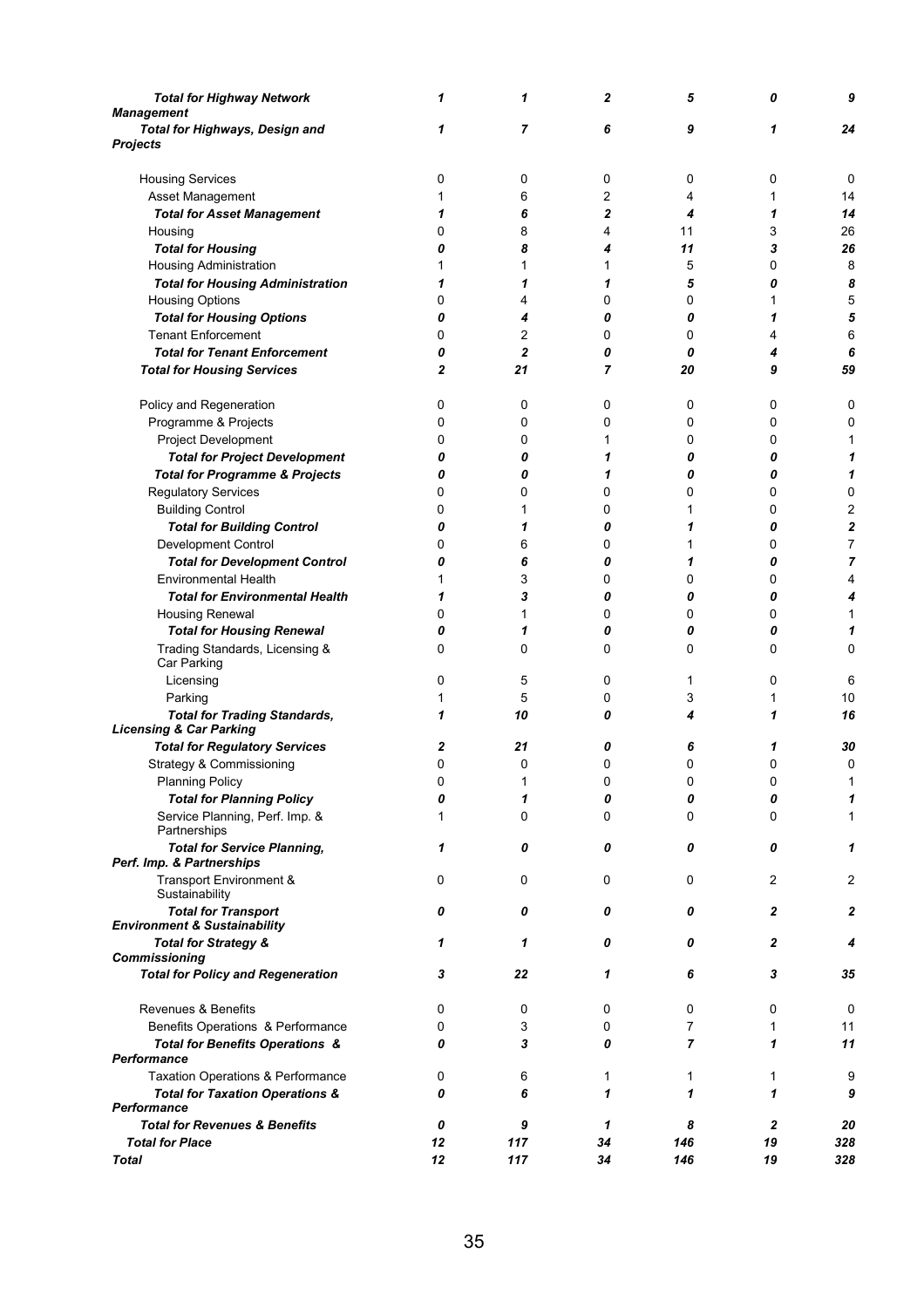#### Stage 2

| <b>Service Area/Team</b>                              | Inconclusive | <b>Not Upheld</b> | <b>Partially</b><br>Upheld | <b>Upheld</b>  | Withdrawn   | <b>Total</b>   |
|-------------------------------------------------------|--------------|-------------------|----------------------------|----------------|-------------|----------------|
| Place                                                 | 0            | 0                 | 0                          | 0              | $\mathbf 0$ | 0              |
| <b>Building Services</b>                              | 0            | 0                 | 0                          | 0              | 0           | 0              |
| <b>Building Maintenance</b>                           | 0            | 0                 | 0                          | 0              | 0           | 0              |
| <b>Responsive Repairs</b>                             | 0            | 1                 | 0                          | 2              | 0           | 3              |
| <b>Total for Responsive Repairs</b>                   | 0            | 1                 | 0                          | 2              | 0           | 3              |
| <b>Total for Building Maintenance</b>                 | 0            | 1                 | 0                          | 2              | 0           | 3              |
| <b>Total for Building Services</b>                    | 0            | 1                 | 0                          | $\overline{2}$ | 0           | 3              |
|                                                       |              |                   |                            |                |             |                |
| <b>Community Services</b>                             | 0            | 0                 | 0                          | 0              | 0           | 0              |
| Culture                                               | 0            | 0                 | 0                          | 0              | 0           | 0              |
| <b>Cultural Facilities</b>                            | 0            | 0                 | 0                          | 0              | 0           | 0              |
| <b>Civic Theatre</b>                                  | 0            | 1                 | 1                          | 0              | 0           | 2              |
| Dolphin Centre                                        | 0            | 1                 | 0                          | 0              | 0           | 1              |
| <b>Total for Cultural Facilities</b>                  | 0            | 2                 | 1                          | 0              | 0           | 3              |
| <b>Total for Culture</b>                              | 0            | 2                 | 1                          | 0              | 0           | 3              |
| <b>Environmental Services</b>                         | 0            | 0                 | 0                          | 0              | 0           | 0              |
| Parks and Countryside                                 | 0            | 0                 | 0                          | 0              | 0           | 0              |
| Arboriculture                                         | 0            | 0                 | 0                          | 0              | 1           | 1              |
| Parks                                                 | 0            | 0                 | 3                          | 0              | 0           | 3              |
| <b>Total for Parks and Countryside</b>                | 0            | 0                 | 3                          | 0              | 1           | 4              |
| <b>Street Scene</b>                                   | 0            | 0                 | 0                          | 0              | 0           | 0              |
| Grounds Maintenance and<br>Horticulture               | 0            | $\overline{2}$    | 0                          | $\overline{2}$ | 1           | 5              |
| Refuse and Recycling                                  | 1            | 2                 | 0                          | 1              | 1           | 5              |
| Street Cleansing (including gullies)                  | 0            | 2                 | 0                          | 2              | 0           | 4              |
| <b>Total for Street Scene</b>                         | 1            | 6                 | 0                          | 5              | 2           | 14             |
| Waste                                                 | 0            | 0                 | 0                          | 1              | 0           | 1              |
| <b>Total for Waste</b>                                | 0            | 0                 | 0                          | 1              | 0           | 1              |
| <b>Total for Environmental Services</b>               | 1            | 6                 | 3                          | 6              | 3           | 19             |
| <b>Total for Community Services</b>                   | 1            | 8                 | 4                          | 6              | 3           | 22             |
| Highways, Design and Projects                         | 0            | 0                 | 0                          | 0              | 0           | 0              |
| Highway Asset Management                              | 0            | 1                 | 1                          | 0              | 0           | $\overline{c}$ |
| <b>Total for Highway Asset</b>                        | 0            | 1                 | 1                          | 0              | 0           | $\mathbf 2$    |
| <b>Management</b>                                     |              |                   |                            |                |             |                |
| Highway Network Management                            | 0            | 1                 | 0                          | 0              | 0           | 1              |
| <b>Total for Highway Network</b><br><b>Management</b> | 0            | 1                 | 0                          | 0              | 0           | 1              |
| Total for Highways, Design and                        | 0            |                   | 1                          | 0              | 0           | 3              |
| <b>Projects</b>                                       |              |                   |                            |                |             |                |
| <b>Housing Services</b>                               | 0            | 0                 | 0                          | 0              | 0           | 0              |
| Asset Management                                      | 0            | 0                 | 1                          | 0              | 0           | 1              |
| <b>Total for Asset Management</b>                     | 0            | 0                 | 1                          | 0              | 0           | 1              |
| Housing                                               | 0            | 0                 | 1                          | 3              | 0           | 4              |
| <b>Total for Housing</b>                              | 0            | 0                 | 1                          | 3              | 0           | 4              |
| <b>Housing Administration</b>                         | 0            | 1                 | 0                          | 0              | 0           | 1              |
| <b>Total for Housing Administration</b>               | 0            | 1                 | 0                          | 0              | 0           | 1              |
| <b>Housing Options</b>                                | 0            | 1                 | 0                          | 0              | 0           | 1              |
| <b>Total for Housing Options</b>                      | 0            | 1                 | 0                          | 0              | 0           | 1              |
| <b>Total for Housing Services</b>                     | 0            | 2                 | 2                          | 3              | 0           | $\overline{7}$ |
| Policy and Regeneration                               | 0            | 0                 | 0                          | 0              | 0           | 0              |
| <b>Regulatory Services</b>                            | 0            | 0                 | 0                          | 0              | 0           | 0              |
| <b>Building Control</b>                               | 0            | 0                 | 1                          | 0              | 0           | 1              |
| <b>Total for Building Control</b>                     | 0            | 0                 | 1                          | 0              | 0           | 1              |
| Development Control                                   | 0            | 2                 | 1                          | 0              | 0           | 3              |
| <b>Total for Development Control</b>                  | 0            | $\mathbf{2}$      | 1                          | 0              | 0           | 3              |
| <b>Environmental Health</b>                           | 0            | 0                 | 1                          | 0              | 0           | 1              |
| <b>Total for Environmental Health</b>                 | 0            | 0                 | 1                          | 0              | 0           | 1              |
| Trading Standards, Licensing & Car                    | 0            | 0                 | 0                          | 0              | 0           | 0              |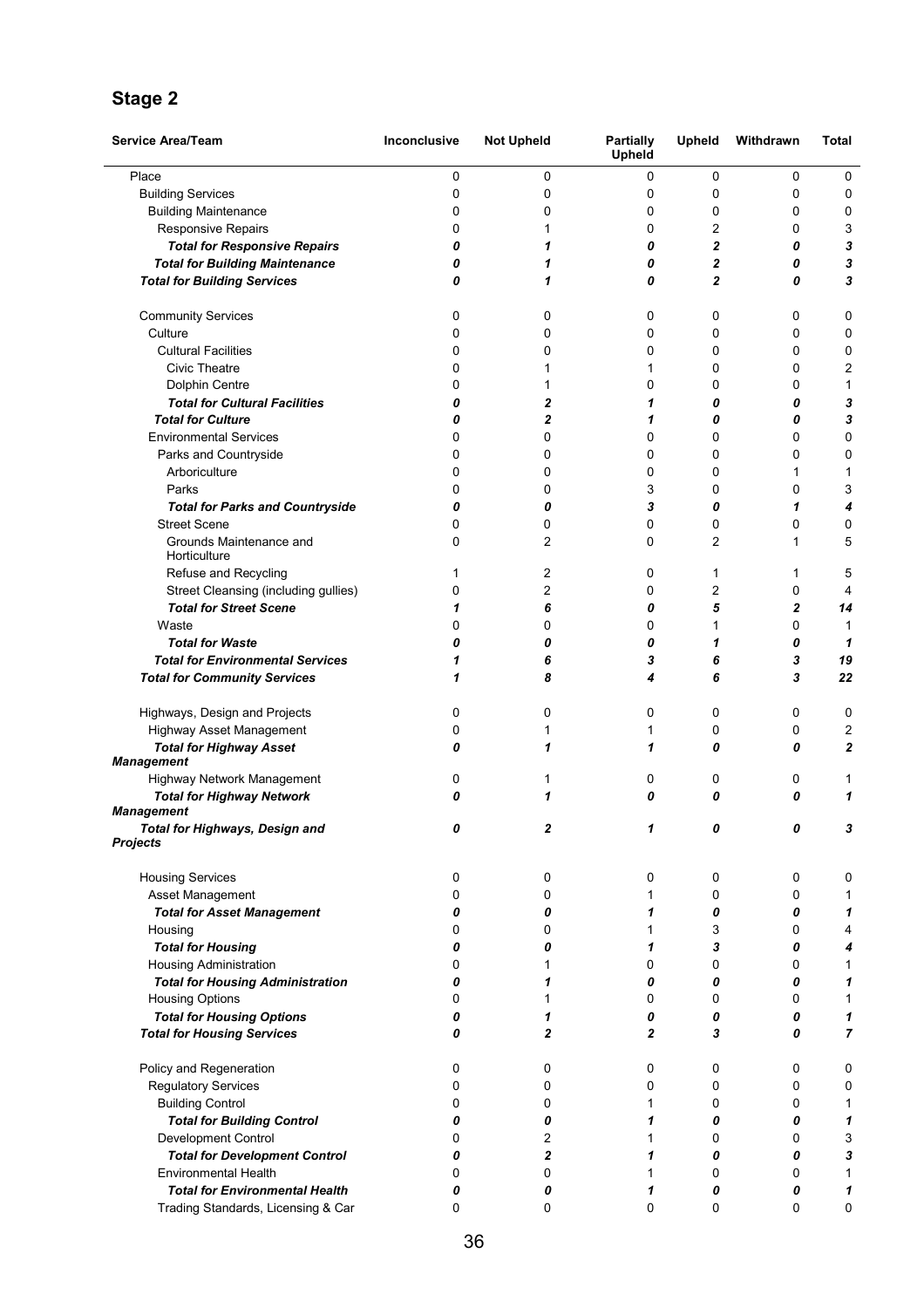| Parking                                                                   |    |    |    |    |
|---------------------------------------------------------------------------|----|----|----|----|
| Licensing                                                                 |    |    |    |    |
| Parking                                                                   |    |    |    |    |
| <b>Total for Trading Standards,</b><br><b>Licensing &amp; Car Parking</b> |    |    |    |    |
| <b>Total for Regulatory Services</b>                                      |    |    |    |    |
| <b>Strategy &amp; Commissioning</b>                                       |    |    |    |    |
| <b>Planning Policy</b>                                                    |    |    |    |    |
| <b>Total for Planning Policy</b>                                          |    |    |    |    |
| <b>Total for Strategy &amp; Commissioning</b>                             |    |    |    |    |
| <b>Total for Policy and Regeneration</b>                                  |    |    |    | 10 |
| Revenues & Benefits                                                       |    |    |    |    |
| Benefits Operations & Performance                                         |    |    |    |    |
| <b>Total for Benefits Operations &amp;</b><br>Performance                 |    |    |    |    |
| <b>Taxation Operations &amp; Performance</b>                              |    |    |    |    |
| <b>Total for Taxation Operations &amp;</b><br>Performance                 |    |    |    |    |
| <b>Total for Revenues &amp; Benefits</b>                                  |    |    |    |    |
| <b>Total for Place</b>                                                    | 20 |    | 13 | 49 |
| Total                                                                     | 20 | 12 | 13 | 49 |

 The above table shows the number of Stage 1 and Stage 2 complaints determined by the Council during 2012/13.

# Organisational Learning

 Following a complaint for Development Control about information sent via email being stopped by our spam filter as a result of the content, despite it being legitimate, the Council rolled out eSafe Web Quarantine software for all Council officers. This software allows officers to see a list of those emails stopped by the spam filter as a result of their content and release any legitimate emails inadvertently quarantined.

 Following a complaint about an emailed objection to an application for a license not being received for the same reason as that set out above, Licensing staff have ensured they now make use of the above mentioned eSafe Web Quarantine software.

 Following a complaint for Benefits Operations and Performance it was agreed that when we send a letter to individual requesting they bring documents into the Council we will advise that Monday mornings are usually our busiest time of the week and if possible they should try to avoid visiting us then as they are likely to have to wait for a considerable period of time to hand in the documentation. Customer Services Advisors were also reminded that where a customer advises they cannot wait to see a Benefit Assessor due to health reasons, we are able to make appointments.

 Following a complaint to Highways the importance of ensuring complaints are dealt with in accordance with the Council's complaints procedure(s) was reiterated with staff.

 Following a complaint about the Customer Contact Centre it was agreed that Customer Services Advisors would provide their full name to customers.

 Following a complaint for Council Tax the Council agreed to amend our reminders and final notices and to avoid any confusion include the date by which payment should be made in the notice.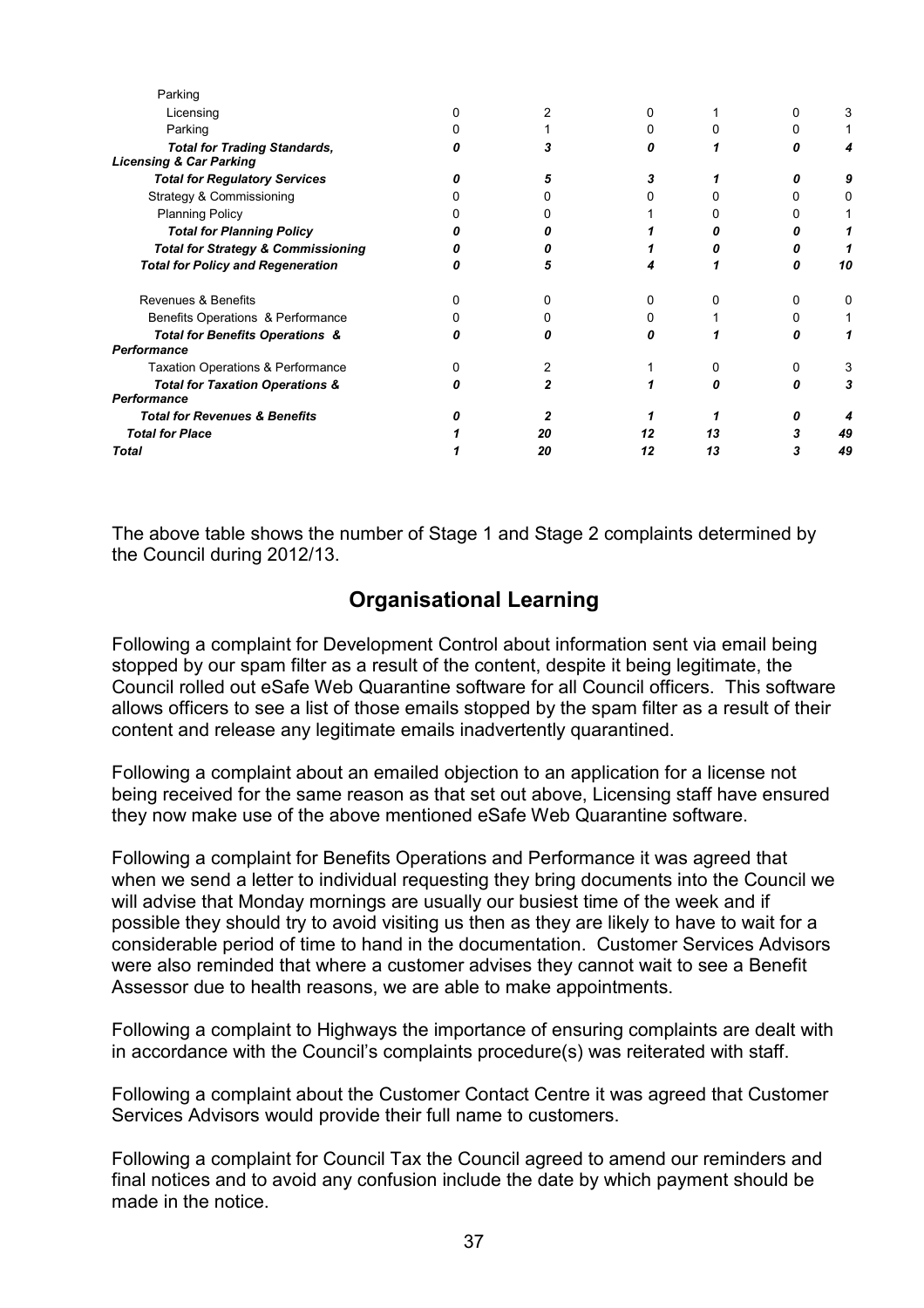Following a number of complaints for Parking it was agreed that we would tailor our response letters to individual parking appeals, rather than use a standard letter, as this had caused further dissatisfaction particularly on those occasions where the Penalty Charge Notice was issued in error.

 Following a complaint for Parking the Council developed a policy on the use of body worn video cameras.

# Further recommendations

Building Services are to take action to improve the response time, co-ordination and quality of Responsive Repairs particularly in relation to boilers.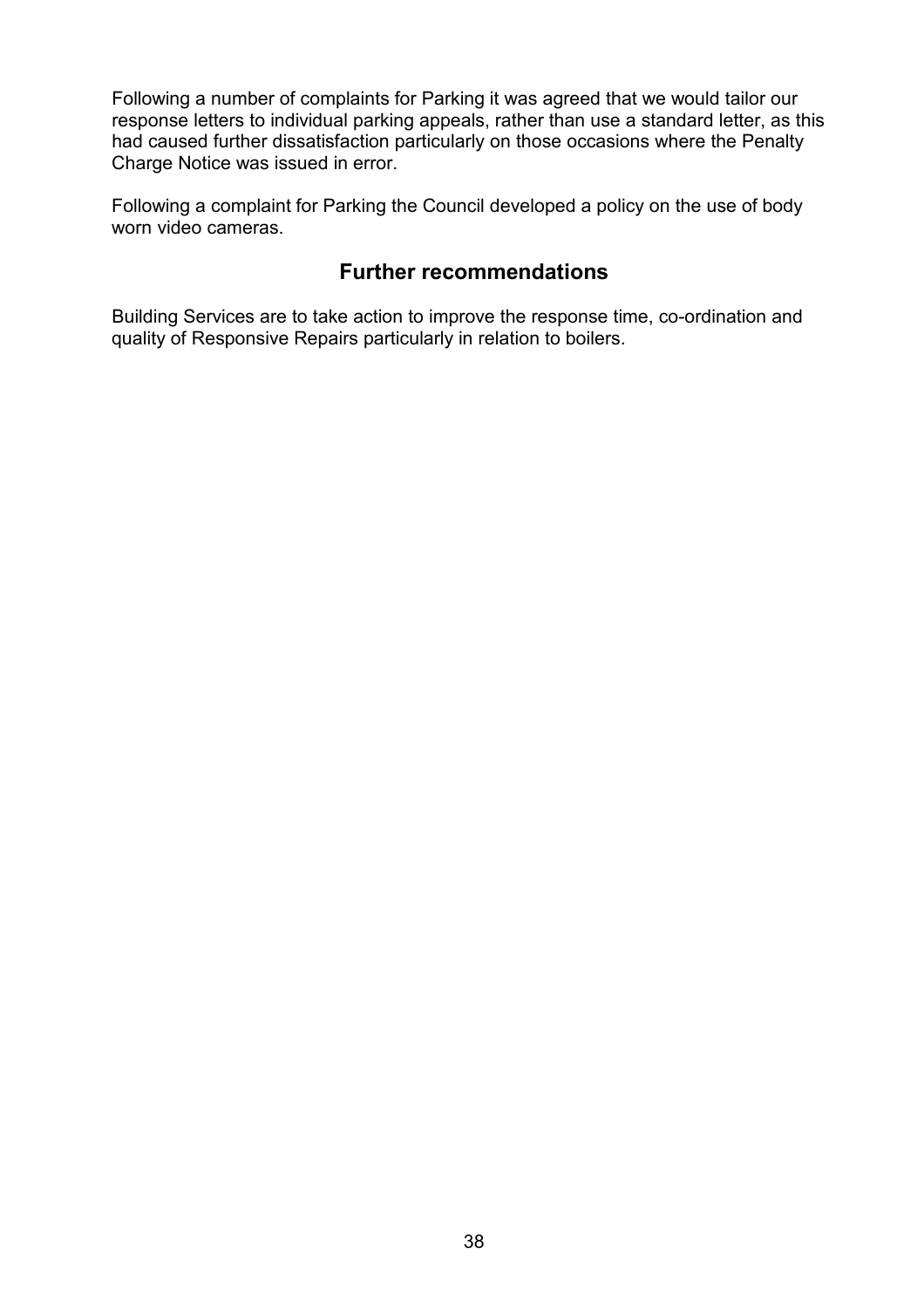# Complaints, Compliments and Comments by Department

# Resources Group

# Complaints by Service Area/Team



**Overview** 

 The complaints for Customer Services related to waiting times on the telephone and in person when visiting the Customer Contact Centre as well as the general level of service and the quality of advice provided.

#### Complaints by Stage

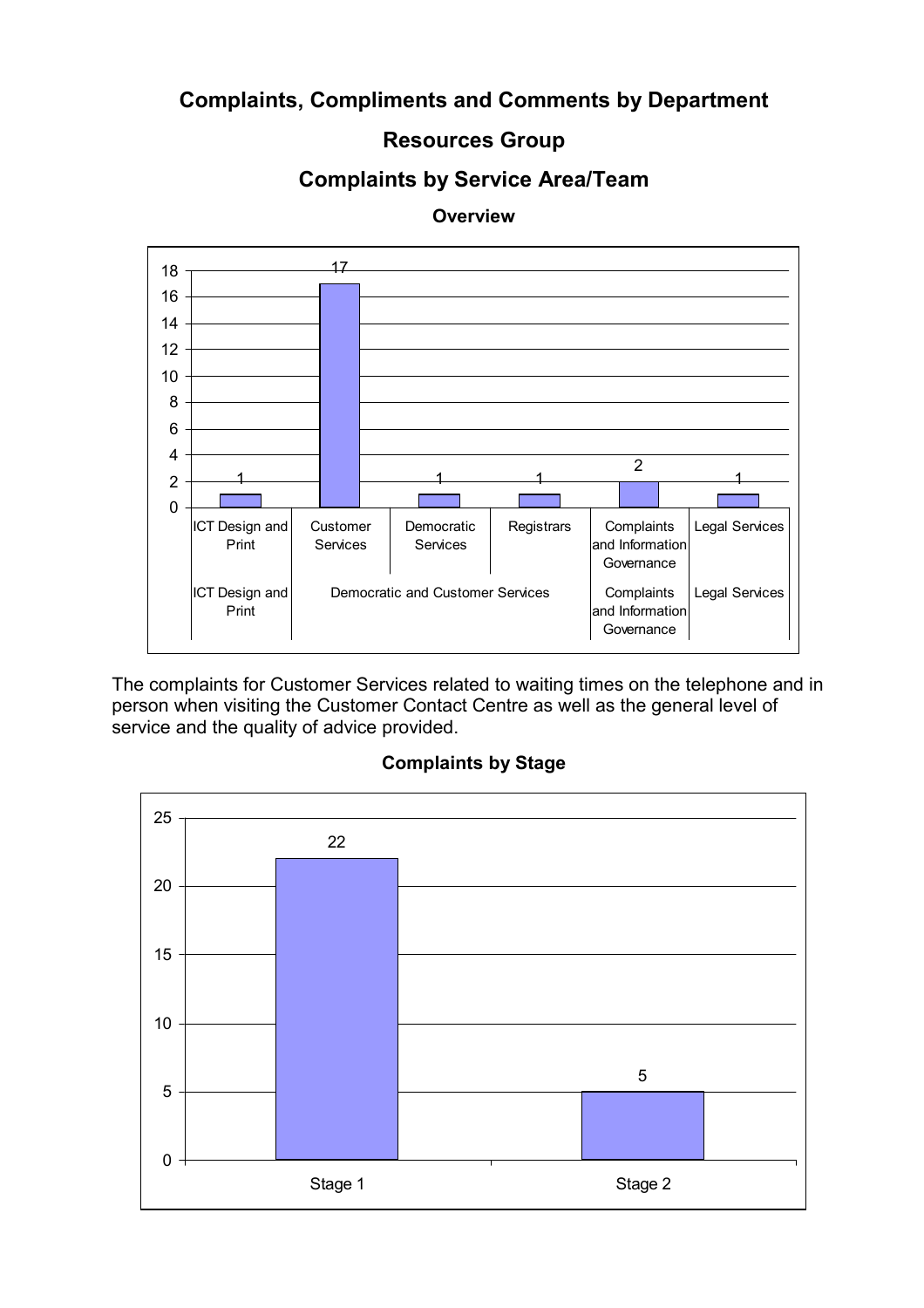The above graph shows the number of Stage 1 and Stage 2 complaints received by the Council during 2012/13.



Compliments by Service Area/Team

 The compliments for Customer Services related to the prompt, professional and helpful service provided in relation to housing, Council Tax, bulky waste collections, fly tipping and Blue Badges.



# Comments by Service Area/Team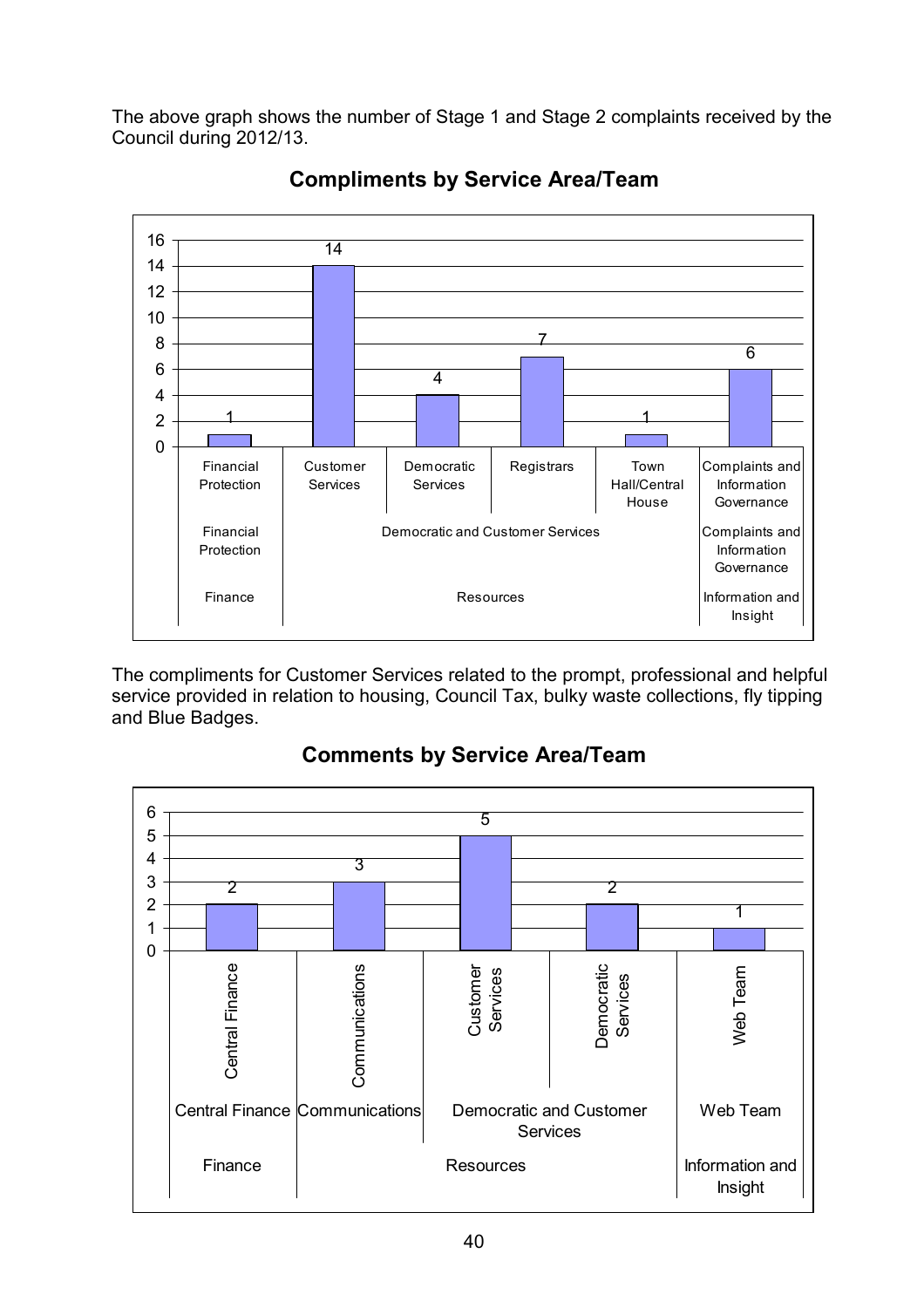# Complaints by Outcome

#### Stage 1

| <b>Service Area/Team</b>                                         | Inconclusive | <b>Not Upheld</b> | Partially<br><b>Upheld</b> | <b>Upheld</b> | Withdrawn | <b>Total</b> |
|------------------------------------------------------------------|--------------|-------------------|----------------------------|---------------|-----------|--------------|
| <b>Resources</b>                                                 | $\Omega$     | 0                 | 0                          | $\Omega$      | 0         | 0            |
| ICT/Design and Print                                             |              |                   | n                          |               | ი         | 0            |
| <b>ICT/Print and Design</b>                                      |              |                   |                            |               | O         |              |
| <b>Total for ICT/Print and Design</b>                            |              |                   | 0                          |               | n         |              |
| <b>Total for ICT/Design and Print</b>                            |              |                   | Ω                          |               | Ω         |              |
| Resources                                                        | 0            | 0                 | 0                          | 0             | 0         | $\Omega$     |
| Democratic & Customer Services                                   | ŋ            | 0                 | 0                          | ŋ             | 0         | 0            |
| <b>Customer Services</b>                                         |              |                   | 0                          | 9             | 0         | 16           |
| <b>Total for Customer Services</b>                               |              |                   | n                          |               | 0         | 16           |
| Registrars                                                       | 0            | <sup>0</sup>      | o                          |               | 0         |              |
| <b>Total for Registrars</b>                                      |              |                   | 0                          |               | 0         |              |
| <b>Total for Democratic &amp; Customer</b>                       | 3            |                   | Ω                          | 10            | Ω         | 17           |
| <b>Services</b>                                                  |              |                   |                            |               |           |              |
| Information & Insight                                            | 0            | 0                 | 0                          | 0             | 0         | 0            |
| Complaints and Information<br>Governance                         | 0            | 0                 |                            |               | 0         | 2            |
| <b>Total for Complaints and</b><br><b>Information Governance</b> | n            | 0                 | 1                          |               | 0         | $\mathbf{2}$ |
| <b>Total for Information &amp; Insight</b>                       | n            | n                 |                            |               | 0         | 2            |
| <b>Legal Services</b>                                            |              |                   | 0                          |               | 0         | 0            |
| Property                                                         |              |                   |                            |               | o         |              |
| <b>Total for Property</b>                                        |              |                   |                            |               | n         |              |
| <b>Total for Legal Services</b>                                  |              |                   |                            |               | 0         |              |
| <b>Total for Resources</b>                                       |              |                   |                            | 11            | 0         | 20           |
| <b>Total for Resources</b>                                       |              |                   |                            | 11            | 0         | 21           |
| <b>Total</b>                                                     | 3            |                   |                            | 11            | 0         | 21           |

#### Stage 2

| <b>Service Area/Team</b>                                         | Inconclusive | <b>Not Upheld</b> | <b>Partially</b><br><b>Upheld</b> | Upheld | Withdrawn | Total |
|------------------------------------------------------------------|--------------|-------------------|-----------------------------------|--------|-----------|-------|
| Resources                                                        |              |                   |                                   |        |           |       |
| Resources                                                        |              |                   |                                   |        |           |       |
| Democratic & Customer Services                                   |              |                   |                                   |        |           |       |
| <b>Customer Services</b>                                         |              |                   |                                   |        |           |       |
| <b>Total for Customer Services</b>                               |              |                   |                                   |        |           |       |
| <b>Democratic Services</b>                                       |              |                   |                                   |        |           |       |
| <b>Total for Democratic Services</b>                             |              |                   |                                   |        |           |       |
| <b>Total for Democratic &amp; Customer</b>                       |              |                   |                                   |        |           |       |
| <b>Services</b>                                                  |              |                   |                                   |        |           |       |
| Information & Insight                                            |              |                   |                                   |        |           |       |
| Complaints and Information<br>Governance                         |              |                   |                                   |        | O         |       |
| <b>Total for Complaints and</b><br><b>Information Governance</b> |              |                   |                                   |        |           |       |
| <b>Total for Information &amp; Insight</b>                       |              |                   |                                   |        |           |       |
| <b>Total for Resources</b>                                       |              |                   |                                   |        |           |       |
| <b>Total for Resources</b>                                       |              |                   |                                   |        |           |       |
| Total                                                            |              |                   |                                   |        |           | 5     |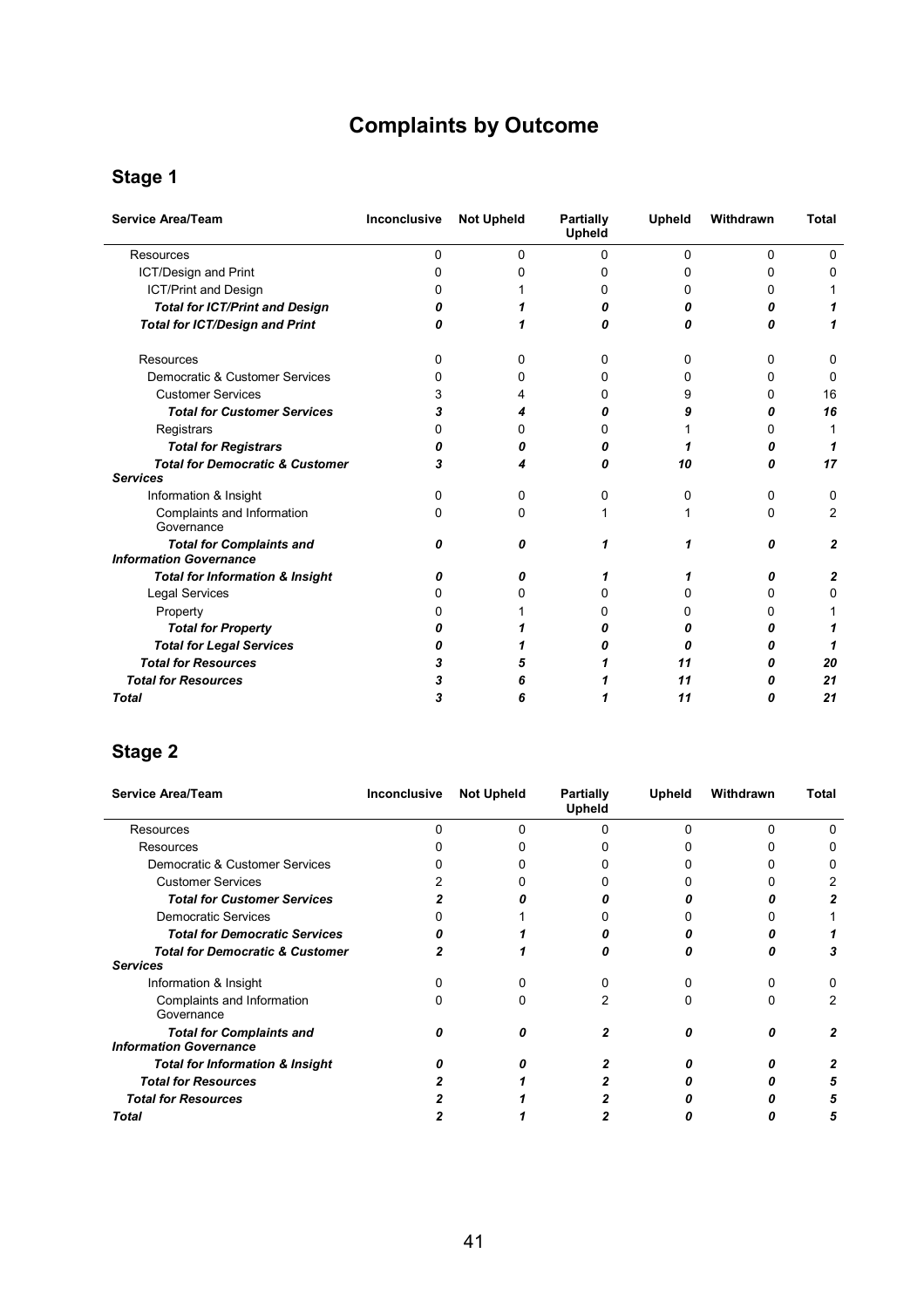The above table shows the number of Stage 1 and Stage 2 complaints determined by the Council during 2012/13.

# Organisational Learning

 Following a complaint for Customer Services about inaccurate advice given in relation to Council Tax training was provided to staff to avoid a re-occurrence.

 Following a complaint for Registrars the induction training was revised to include how to approach bereaved families and also how to explain the process of a death registration when the death needs to be referred to the Coroner.

 Following a complaint for the Complaints and Information Governance Team the issue of ensuring acknowledgements clearly set out how we intend to deal with a matter where we do not consider it to fall within the remit of the complaints procedure was raised with the team.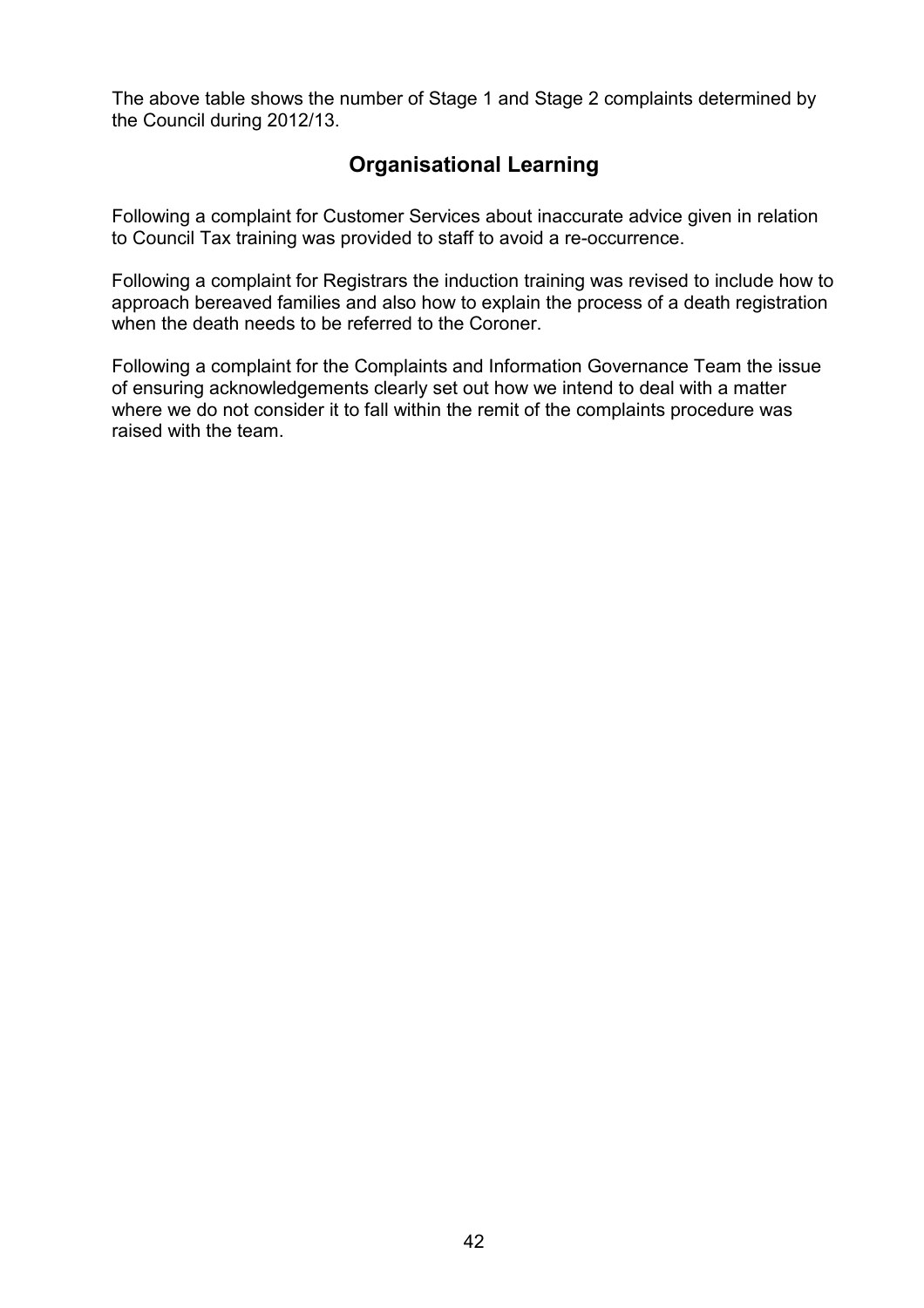# <span id="page-42-0"></span> Performance against the Corporate Complaints, Compliments and Comments Procedure

# Stage 1



## Performance against Stage 1 acknowledgement target (3 working days)

 The most common reason that the Stage 1 acknowledgement target was not met was because the complaint was not forwarded to the CIG Team on the day of receipt. Information is provided in the procedure practice guidance on how officers can ensure complaints reach the CIG Team in time to be acknowledged and the CIG Team addresses the issue individually with officers each time it occurs.



## Performance against Stage 1 contact complainant target (5 working days)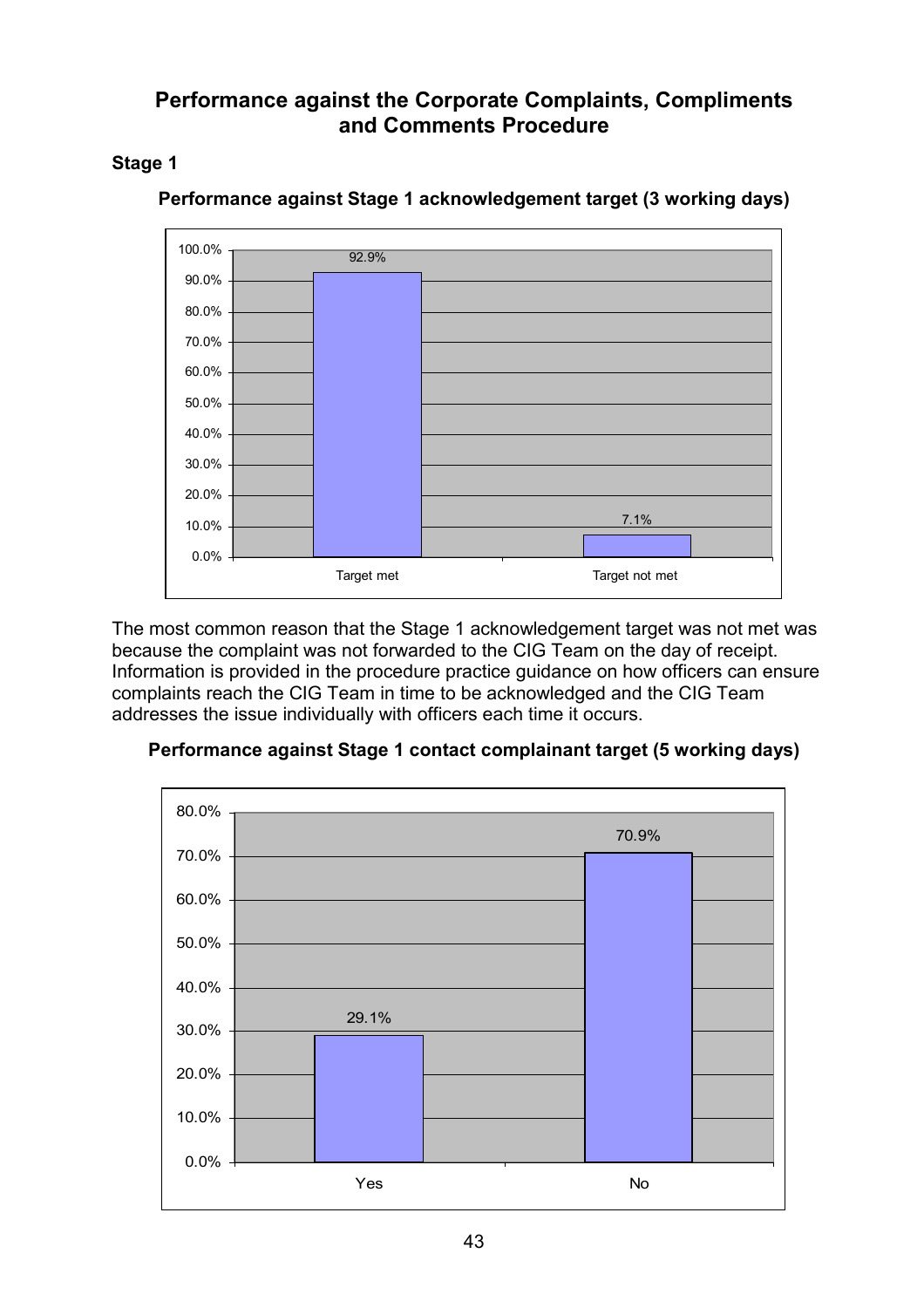Following a year on year improvement over the past three years, peaking in 2011/12 at 50.38%, 2012/13 saw a significant decline in the number of complainants being contacted by the responding officer to discuss their complaint. This has resulted in a number of complaints being made about the Council failing to adhere to its own complaints procedure. While it has also resulted in some complaints being unnecessarily escalated to stage 2 as a result of the responding officer failing to understand/address all of the complainant's issues, feedback from officers is that where the matter is straight forward it is not always necessary to contact the complainant. In light of our experience since introducing the procedure in 2009 we intend to revise the procedure to say that where appropriate officers should contact the complainant within 5 working days to discuss their complaint.



## Performance against Stage 1 response target (20 working days)

 There was a reduction in the number of complaints responded to within timescale from 78.9% in 2011/12. Anecdotally this is symptomatic of the reduction in the number Council staff and the associated increase in workload experienced by officers. While it is important that officers work to the timescales it is recognised that this is not possible in all cases and that process should not necessarily come before successfully resolving the matter to the complainant's satisfaction. Where it is not going to be possible to meet the timescale the responding officer should agree an extension with the complainant and maintain a dialogue throughout the course of the investigation.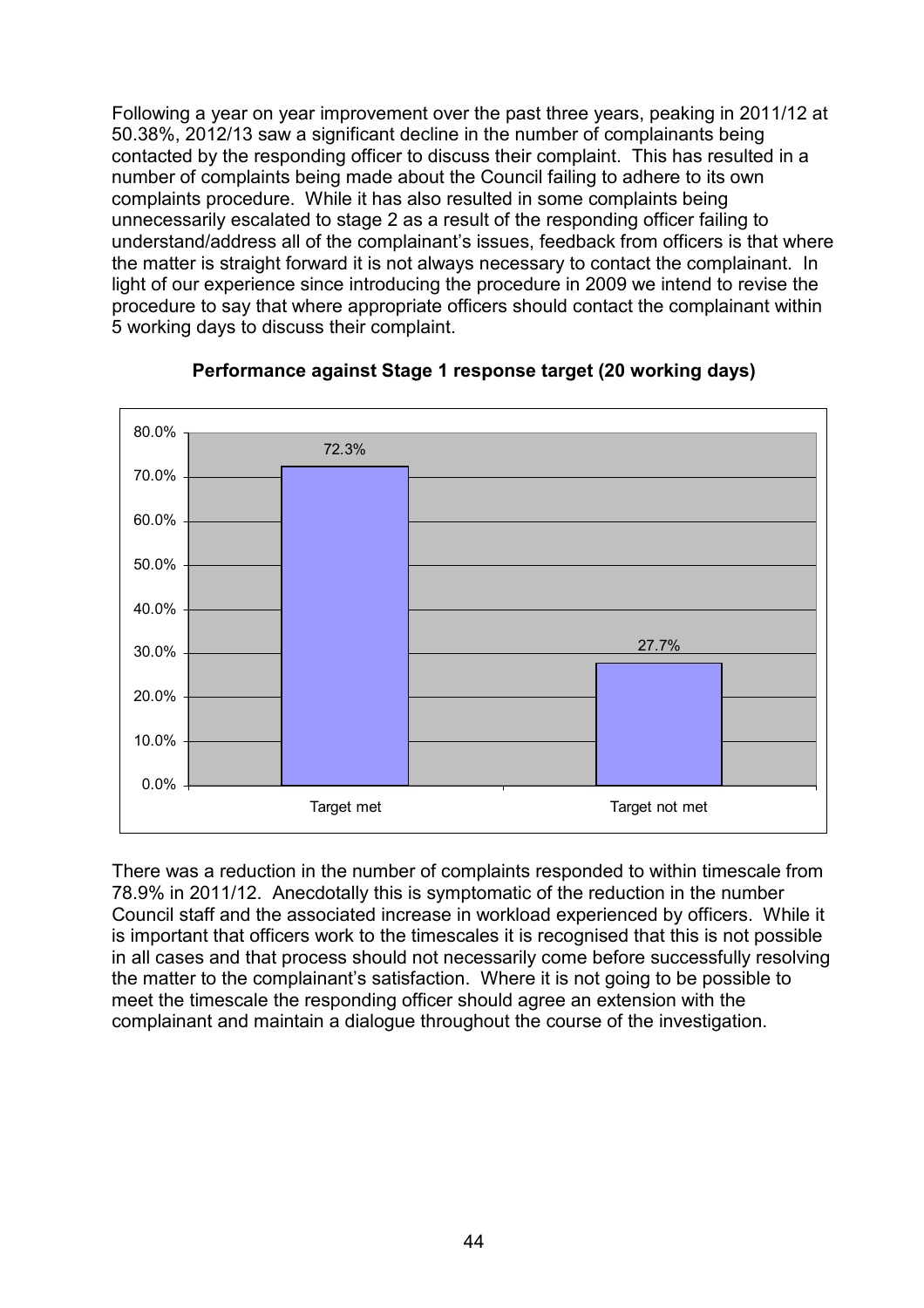

Performance against Stage 2 acknowledgement target (3 working days)

# Performance against Stage 2 contact complainant target (5 working days)

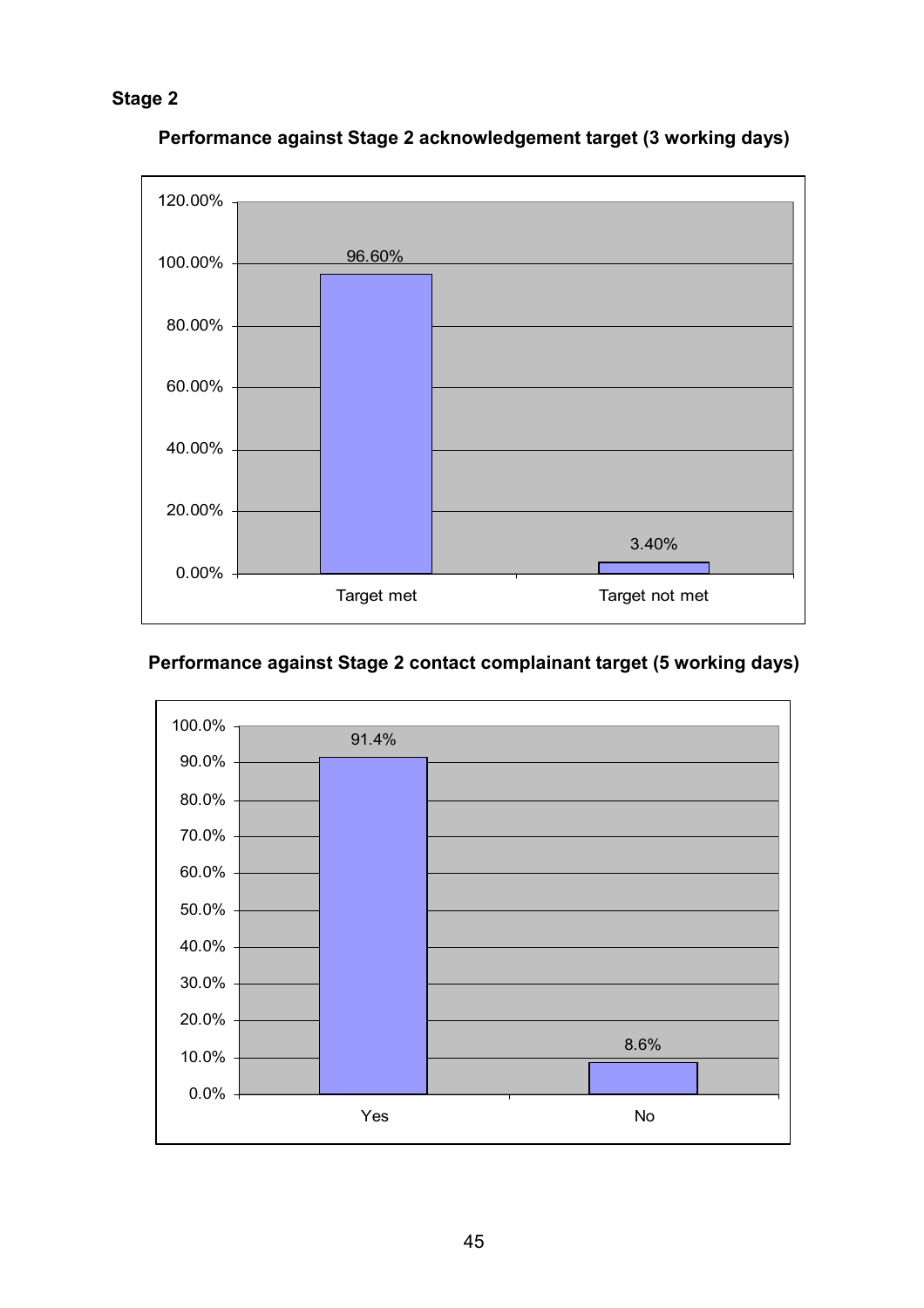In one case where no contact was made it was because the matter was straight forward and it was not necessary to contact the complainant, in the other cases it was because either the complaint had expressly asked not to be contacted or because the investigating officer was unable to make contact with the complaint.



Performance against Stage 2 response target (25 working days)

 This was an increase from 70.90% in 2011/12. Those investigations not completed within the 25 working day target were not done so due to the complexity of the case or officers/complainants being on annual leave/holiday. In the vast majority of cases where it was not possible to respond to the complaint within timescale an extension was agreed with the complainant.